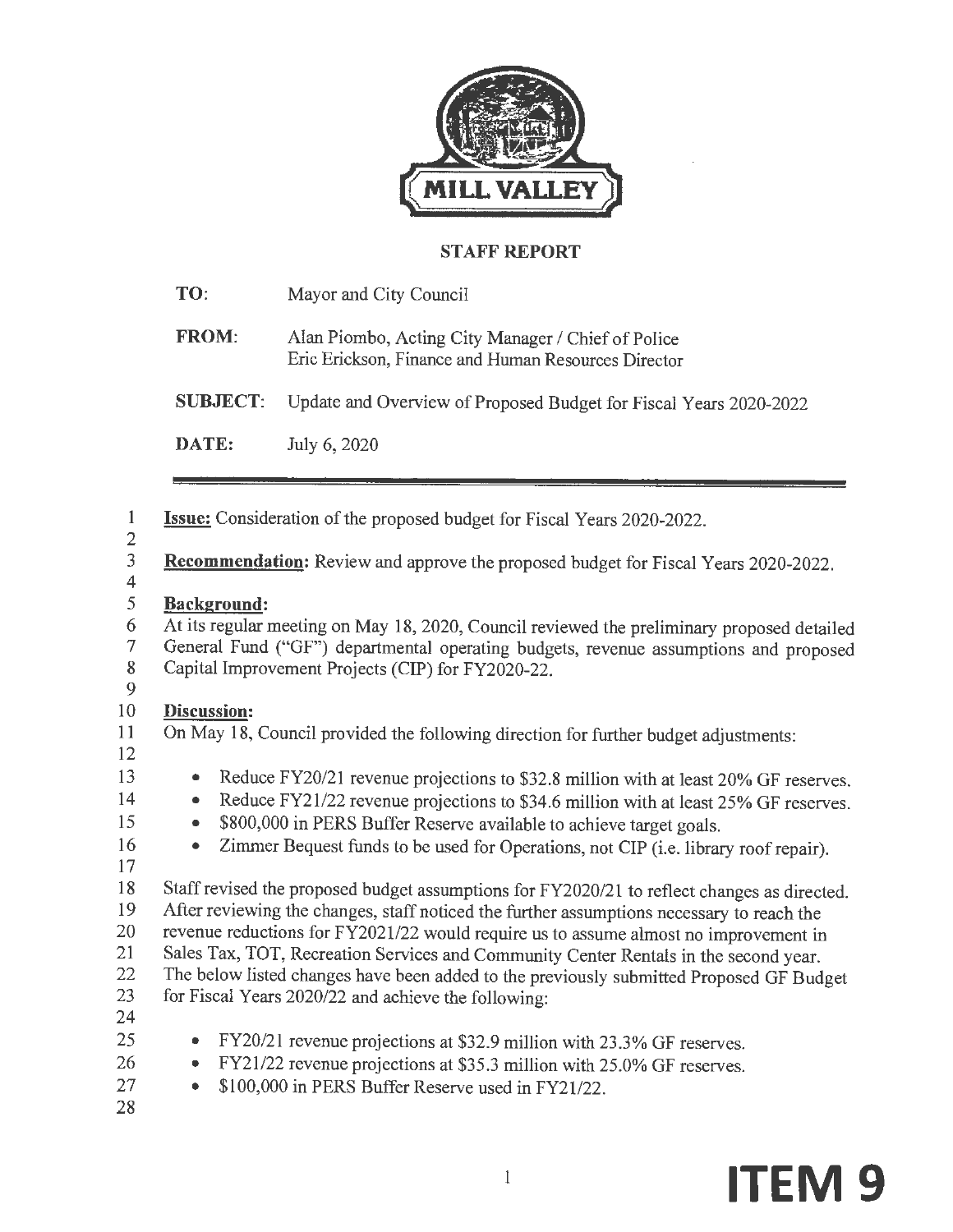- 29 **REVENUES**
- 30 Total Revenue in FY2020/21 assumes a modest recovery and totals \$32.9 million, which is
- 31 down from \$33.8 million originally submitted. Total Revenue in FY2021/22 assumes a<br>32 modest recovery and totals \$35.3 million, which is down from \$36.6 million originally
- modest recovery and totals \$35.3 million, which is down from \$36.6 million originally 33 submitted.
- 34

| <b>Fiscal Year</b> | Original<br>------     | <b>Directed</b> | <b>Revised</b> |
|--------------------|------------------------|-----------------|----------------|
|                    |                        | 1206            | - 967          |
|                    | \$36.614.992<br>------ | 34.614.992      | \$35,355,151   |

35

36 The following revisions were made to the draft budget discussed on May 18, 2020.

37

38 **Property Tax:** Projected revenues for FY2020/21 have already been set by the County of 39 Marin based on property valuations from October 2019. The Property Tax projections for  $40$  FY2021/22 were originally projected at 3.9% and have been revised downward to a 2% 40 FY2021/22 were originally projected at 3.9% and have been revised downward to a 2% 41 increase of assessed value. Excess ERAF was originally projected at 3.5% and has been<br>42 revised downward to a 1% increase. The combination of Property Tax and Excess ERAI revised downward to a 1% increase. The combination of Property Tax and Excess ERAF is

43 now projected at a combined 1.9% increase, which is down from the 3.5% increase

44 originally submitted.

45

46 **Sales Tax:** FY2020/2 l was revised down by another \$499,075 (22% down from

47 FY2019/20) and FY2021/22 was revised down by \$619,453 (only a 3% recovery).

48

49

| FY20/21 O1<br>____ | FY20/21 O2<br>and manager of | ---------<br>FY20/21 Q3<br><u>mainscritism</u> | <b>MARINE COMPANY</b><br>FY20/21 O4 |
|--------------------|------------------------------|------------------------------------------------|-------------------------------------|
| ወደብጣ<br>こじ         | wv                           | ----                                           |                                     |

50 **Transient Occupancy Tax (TOT):** Revised down further in FY2020/21 and assumes a 51 modest return in FY2021/22, which represents 80% of FY2019/20 levels.

52

53 **Planning and Building:** Activities remain as originally budgeted.

54

55 **Recreation:** Revised down further in FY2020/21 but remains as presented for FY2021/22.

56

### 57 **Options for Increased Revenue:**

58 The following fees could be considered and implemented at Council discretion:

59 • **Building, Planning and Engineering Fees:** Staff has hired a consultant to conduct a 60 comprehensive study of building, planning, and engineering fees. The scope of this work 61 has been expanded to include Library, Police, and Recreation fees.

62 • **Fire Inspection Fees:** Southern Marin Fire District (SMFD) has completed a study of 63 fire inspection fees, which could be adopted by the City.

64 • **Parking Fines, Permit Fees and Meter Rates:** These were all recommended for 65 consideration in the Parking Program Report in 2019. Parking Fines are included in 66 General Fund revenue, while Parking Permits and Parking Meters are attributed to the 67 Parking Fund revenue.

- 68
- 69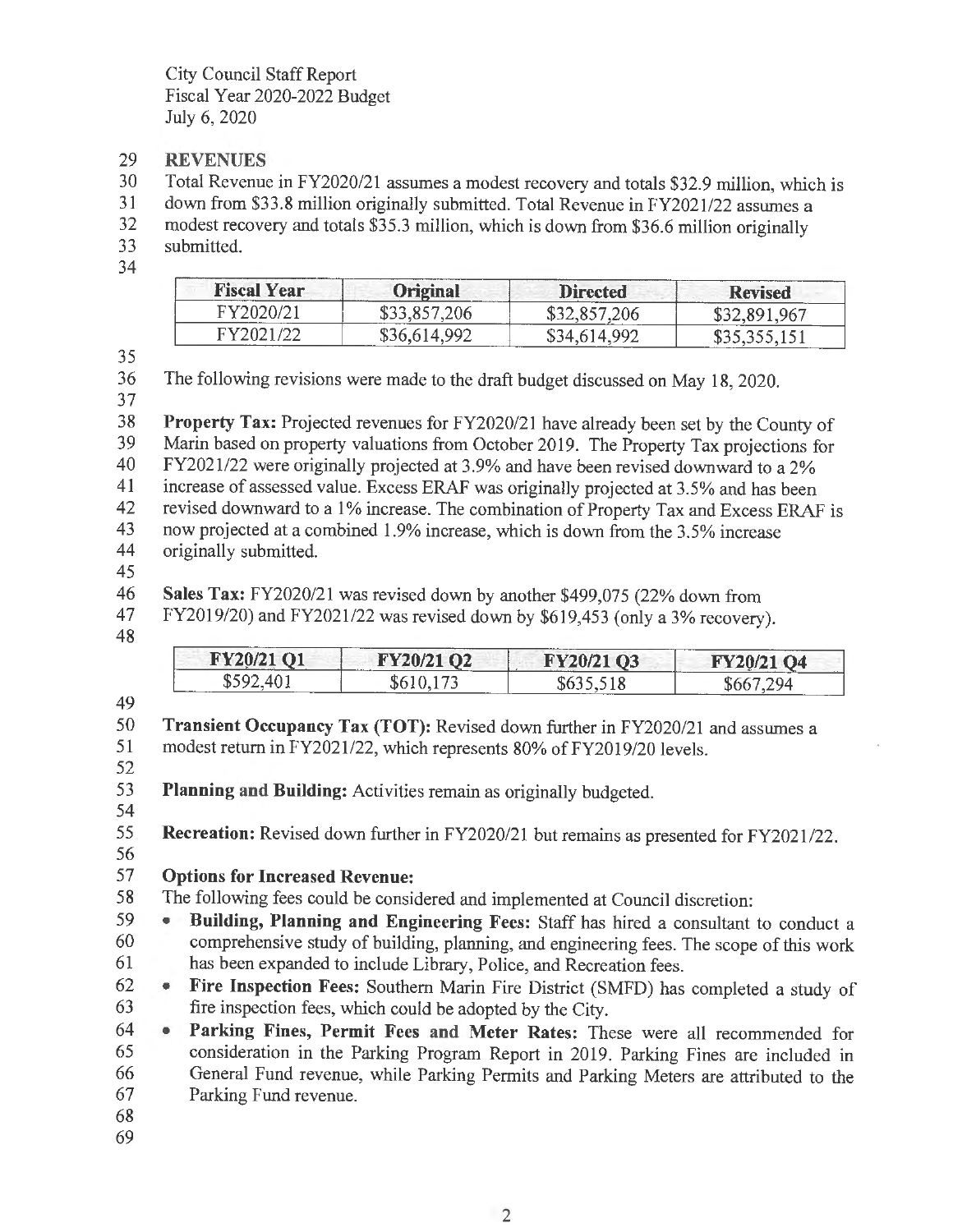### 70 **OPERA TING EXPENSES**

- 71 Total General Fund operating expenses for the coming budget periods have been further
- 72 reduced as reflected below.
- 73

| <b>Fiscal</b><br>ear | $-$<br>na<br>マーエルのもの | ---<br>ised       |
|----------------------|----------------------|-------------------|
| ь<br>_______         |                      | _________________ |
| ------               |                      |                   |

74

75 The department-level adjustments reflected in this proposed budget are outlined below.

76

### 77 **City Council (10)**

78 The proposed budget includes a \$30,000 allocation for potential expenses related to the<br>79 Diversity Equity Inclusion (DEI) Task Force. These funds have been reallocated from 79 Diversity Equity Inclusion (DEi) Task Force. These funds have been reallocated from additional savings in other areas.

81

### 82 **Police Department (40)**

83 The proposed budget includes \$50,000 in reduced overtime expenses, which will be 84 accomplished by utilizing the Detective Sergeant and School Resource Officer for patrol 85 staffing backfill. This will have a modest impact on criminal investigations and proactive 86 youth interactions in our local schools. The frozen Police Officer position previously 87 proposed allows for the elimination of \$5,800 in external human resources expenses for new 88 hire backgrounds. Social distancing requirements have reduced the available external 89 training courses and allows for a reduction of \$20,000 in training expenses each year. Police 90 Department staff will continue to complete all State-mandated training, which can be paid 91 for through the COPS Fund, as courses resume.

92

93 The City of Mill Valley has been a participating agency in the Marin County Major Crimes 94 Task Force (MCMCTF) for many years. Over the past few months, the Marin Managers 95 Association (MMA) representatives have been assessing ways to mitigate the impact of the 96 COVID-19 emergency on their respective budgets. This assessment included reviews of all<br>97 Joint Powers Authorities (JPA) agreements including the MCMCTF Following additional Joint Powers Authorities (JPA) agreements, including the MCMCTF. Following additional 98 discussions, the MMA unanimously supported terminating the MCMCTF. There will be 99 some costs associated with winding down the MCMCTF for FY2020/21, but some savings are anticipated. The proposed budget recognizes a full savings of the annual contribution, in are anticipated. The proposed budget recognizes a full savings of the annual contribution, in 101 the amount of \$65,018, for FY2021/22.

102

103 The total cost reductions for the Police Department are \$234,743 for FY2020/21 and 104 \$299,761 for FY202I/22.

105

### 106 **Fire Department (42)**

107 The proposed budget includes \$50,000 in reduced overtime expenses. Overtime is 108 commonly used to backfill minimum staffing vacancies due to vacation, sick leave, training, 109 and injury. Prior to the recent addition of three firefighter positions, Fire Engine 7 at Station 110 7 (Hauke Park) was staffed with two personnel, which has now increased to three personnel.

- 111 Station 6 (Downtown) has historically staffed Medic 6 (ambulance) and a Fire Engine 6 with
- 112 a minimum of four total personnel with regular daily staffing of five personnel.

113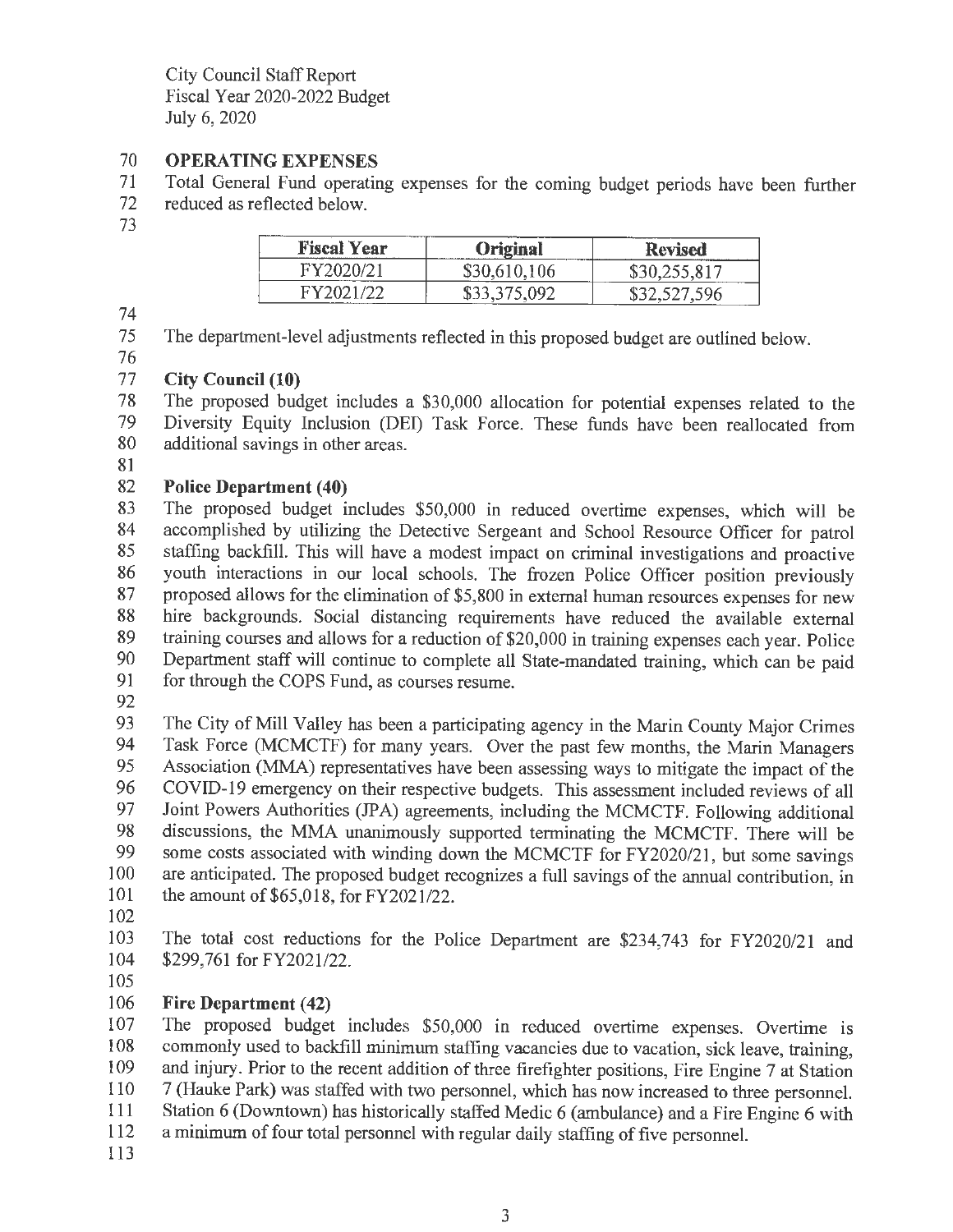- 114 The table below provides an overview of Mill Valley Fire Department staffing by
- 115 station/equipment. The Fire Department uses a traditional three platoon staffing system with
- 116 each shift (A, B, C shift) working a 48-hour shift (two days on and four days off), averaging
- 117 56 hours per workweek, 365 days per year.
- 118

|                       | <b>Mill Valley Fire Department Staffing</b> |                       |
|-----------------------|---------------------------------------------|-----------------------|
|                       | <b>STATION 6</b>                            |                       |
| <b>A SHIFT</b>        | <b>B SHIFT</b>                              | <b>C SHIFT</b>        |
| Engine $6$ (min. 2)   | Engine 6 (min. 2)                           | Engine 6 (min. 2)     |
| Captain               | Captain                                     | Captain               |
| Engineer/Paramedic    | Engineer/Paramedic                          | Engineer/Paramedic    |
| Firefighter (VR)      | Firefighter.(VR)                            | Firefighter (VR)      |
| Medic $6$ (min. 2)    | Medic 6 (min. 2)                            | Medic $6$ (min. 2)    |
| Engineer/Paramedic    | Engineer/Paramedic                          | Engineer/Paramedic    |
| Firefighter           | Firefighter                                 | Firefighter           |
|                       | <b>STATION 7</b>                            |                       |
| <b>A SHIFT</b>        | <b>B SHIFT</b>                              | <b>C SHIFT</b>        |
| Engine $7$ (min. 3)   | Engine 7 (min. 3)                           | Engine $7$ (min. 3)   |
| Captain               | Captain                                     | Captain               |
| Engineer/Paramedic    | Engineer/Paramedic                          | Engineer/Paramedic    |
| Engineer/Firefighter  | Engineer/Firefighter                        | Engineer/Firefighter  |
| Maximum 8 / Minimum 7 | Maximum 8 / Minimum 7                       | Maximum 8 / Minimum 7 |

#### 119

120 For clarity, the "VR" stands for vacation relief. The vacation relief firefighter is the first 121 person moved to fill a vacancy caused by sick, vacation, or injury. Currently the Fire 122 Department has two members out on long-term injury, which requires the use of our VR 123 firefighters to fill both vacancies and limit overtime usage. Under normal circumstances, 124 with no injuries, the Fire Department usually has at least one member on vacation daily 125 during the summer months. Sick use goes up during the winter and the VR firefighters are 126 used for staffing backfill.

127

128 The "min" represents the minimum staffing necessary for each piece of equipment. For 129 instance, "min 2" means that at least two personnel are needed to operate that apparatus. The 130 Fire Department uses overtime to backfill additional vacancies when staffing falls below 131 shift minimums and the VR firefighter has already been assigned elsewhere.

132

133 Among the options to assist in managing overtime, the Fire Chief will be authorized to limit 134 overtime backfill of shifts to 12 hours, rather than 24 hours, and occasionally drop overnight 135 staffing to previous levels. This may include two personnel on fire engine or reassigning 136 ambulance personnel to a fire engine.

- 137
- 138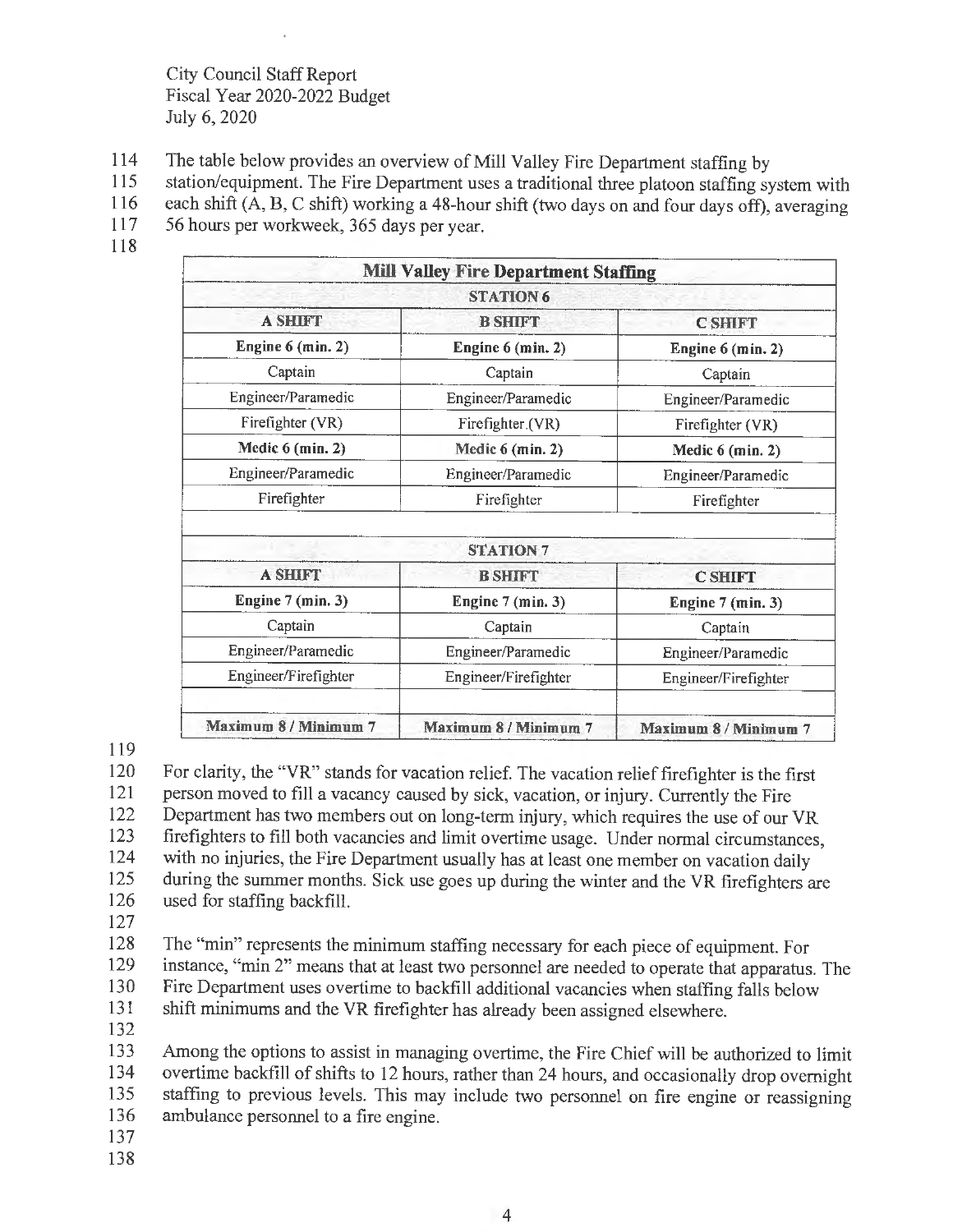### 139 **Marin Wildfire Prevention Authority (MWP A)/ Measure C (20)**

- 140 The Marin Wildfire Prevention Authority (MWPA) was formed to develop and implement a
- 141 comprehensive wildfire prevention and emergency preparedness plan throughout almost all<br>142 of Marin County. The MWPA will provide local funding to JPA members for specific local
- of Marin County. The MWPA will provide local funding to JPA members for specific local
- 143 wildfire mitigation needs specific to their service area. This new fund is separately tracked<br>144 but will be included in the Fire Department budget like the Police Department COPS Fund
- but will be included in the Fire Department budget, like the Police Department COPS Fund.
- 145 Key elements of this program include:
- 146 1. Vegetation Management
- 147 2. Wildfire Detection & Evacuation Program Improvements
- 148 3. Grants
- 149 4. Public Education
- 150 5. Defensible Space Evaluations
- 151 6. Local Wildfire Prevention Mitigation
- 152
- 153 The City of Mill Valley anticipates \$233,082 in FY2020/21 for Local Wildfire Prevention
- 154 Mitigation and \$233,082 in FY2020/21 for Defensible Space Evaluations. A portion of
- 155 these funds will be used to hire a Defensible Space Inspector, which will fulfill the Fire<br>156 Inspector position requirement under our shared services agreement with Southern Mari
- Inspector position requirement under our shared services agreement with Southern Marin
- 157 Fire District. These funds will also be used to offset expenses for code enforcement
- 158 activities related to defensible space evaluations. The total net savings to the General Fund<br>159 is \$175,456 in FY2020/21 and 177.652 for FY2021/22. is \$175,456 in FY2020/21 and 177,652 for FY2021/22.
- 160

### 161 **Public Works (50, 52, 56, 57, 58, 60, 65, 81, 85)**

- 162 The Public Works Department has ongoing demands requiring engineering support at the
- 163 Associate and Senior Engineer level. The proposed budget includes a layoff of one existing<br>164 Engineering Tech position (\$130,000 reduction) with the ontion to acquire higher level
- 164 Engineering Tech position (\$130,000 reduction) with the option to acquire higher level<br>165 engineering assistance and program/construction management (up to \$75,000) through engineering assistance and program/construction management (up to \$75,000) through a
- 166 shared services agreement with the City of Sausalito. The reduction to expenses is \$55,000.
- 167

### 168 **Library (70)**

- 169 The proposed budget includes an additional \$100,000 reduction in part-time staff expenses 170 in FY2020/21. These funds will be restored in FY2021/22. However, the currently frozen 171 Administrative Assistant position will remain frozen through FY2021/20 as an offset.
- 172
- 173 The Library is focusing on its core services of Reading/Literacy, Reference, Circulation, and
- 174 Building Community for all ages. Most of its cultural enrichment and educational programs
- 175 are currently suspended. Hours of operations will depend on the ability to ensure the health
- 176 and safety of staff and patrons, provide a quality service, and work within the existing budget. budget.
- 178
- 179 The Library started a soft launch of curbside service on June 1, Monday through Friday,
- 180 11:00 am to 5:00 pm, for patrons who currently have reservation holds. On June 8, curbside<br>181 service started for the entire community which will be expanded to 7 days a week. Once
- service started for the entire community, which will be expanded to 7 days a week. Once
- 182 libraries can open to the public for indoor service, the Library will be open 7 days a week for
- 183 a total of 40 hours a week (see table below). The Library will survey patrons to gather
- 184 feedback on preferred hours and monitor visitor activity to make future adjustments.
- 185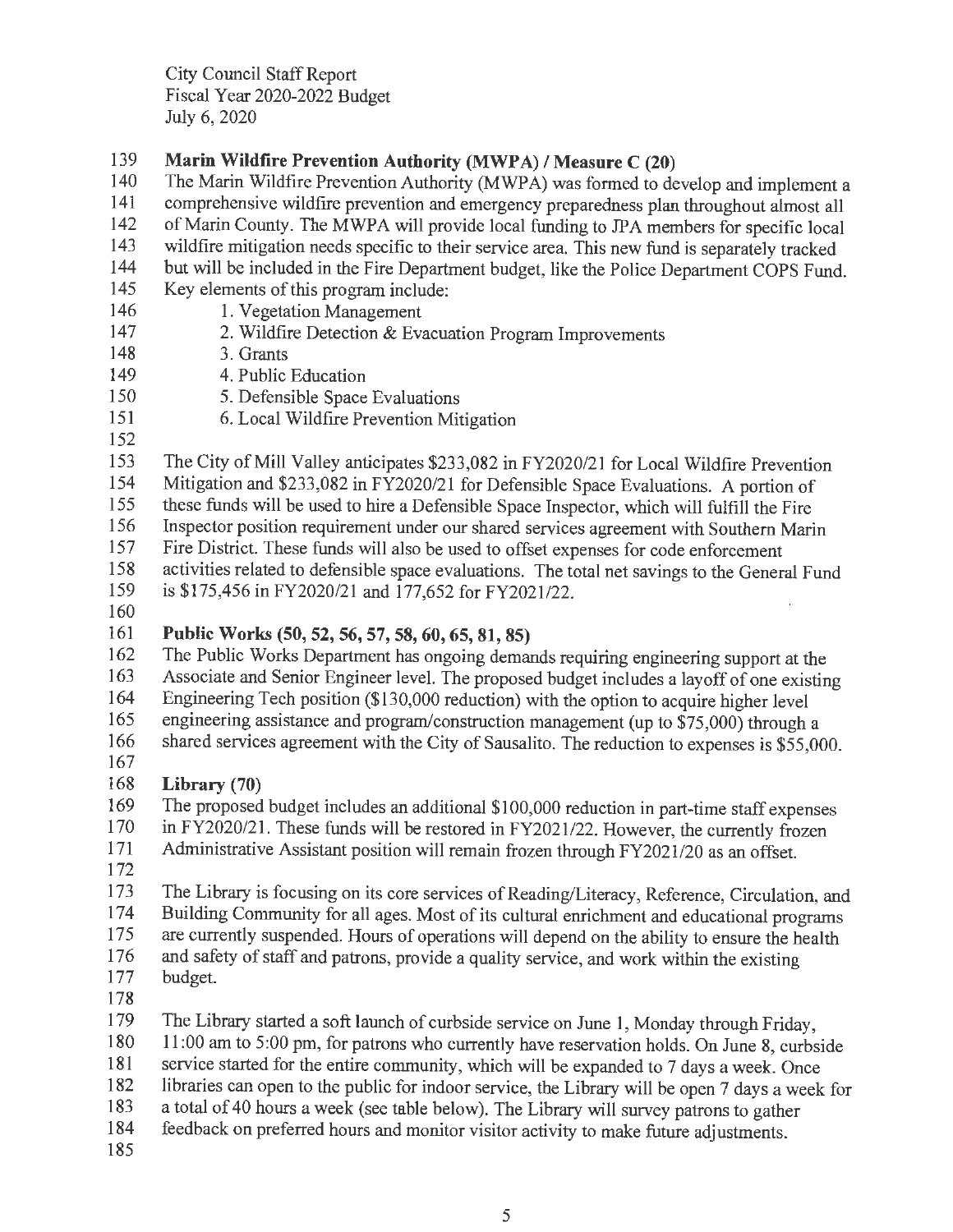#### 186

| <b>Library Public Hours (Proposed)</b> |               |                |           |                 |          |                 |  |  |
|----------------------------------------|---------------|----------------|-----------|-----------------|----------|-----------------|--|--|
| <b>Sunday</b>                          | <b>Monday</b> | <b>Tuesday</b> | Wednesday | <b>Thursday</b> | Friday   | <b>Saturday</b> |  |  |
| $11a-4p$                               | $10a-4p$      | $1p-7p$        | $10a-4p$  | $1p-7p$         | $11a-5p$ | $11a-4p$        |  |  |
| 5 hours                                | 6 hours       | 6 hours        | 6 hours   | 6 hours         | 6 hours  | 5 hours         |  |  |

187

#### 188 **Recreation Department (80, 84, 86, 87, 88)**

189 The proposed budget includes an additional \$100,000 reduction in part-time staff reductions 190 in FY2020/21 to reflect adjustments to anticipated programming. The proposed budget also reflects a lavoff of the Senior Coordinator, which was originally proposed as a reduction reflects a layoff of the Senior Coordinator, which was originally proposed as a reduction.

192

193 The following assumptions were used to develop the proposed budget. The initial assumption was Recreation would not be able to onen the Community Center until assumption was Recreation would not be able to open the Community Center until 195 September 1, 2020. Some programs have been recently re-established, ahead of schedule, 196 but overall recovery remains difficult to predict. The budget was changed to reflect less<br>197 supplies and materials and less part-time personnel hours based on reduced programming supplies and materials and less part-time personnel hours based on reduced programming.

198

199 As Recreation reopens, the primary programming areas will focus on ( 1) school age 200 children, including day camps, enrichment, and teens; (2) pre-school programs; (3) fitness<br>201 and health for all ages: and (4) facility rentals. Golf has had a solid rebound due to the and health for all ages; and (4) facility rentals. Golf has had a solid rebound due to the 202 limited other options for recreation. In addition, the Recreation Commission approved<br>203 modest golf fee increases last week modest golf fee increases last week.

204

205 Administration (80) does not provide any direct revenue. Most expenditures are fixed costs associated with personnel and contract services. associated with personnel and contract services.

207

208 Community Services (84) includes Teens, Seniors, Arts, Events and Volunteers with limited 209 cost-recovery. Approximately 70% of the expenses related to Community Services are fixed 210 (personnel, contracts for services, etc.). Recreation anticipates a 51 % reduction in 211 expenditures from FY2019/20, with 3 positions being eliminated and significant reductions 212 in special events, unless future sponsors are identified.

213

214 Recreation Services (86) includes Emichment, Day Camps and Tennis programs. The 215 Tennis section is offered by an independent tennis concessionaire. The second assumption in<br>216 for this budget was programs, activities, and services will experience different rates of for this budget was programs, activities, and services will experience different rates of 217 return. Original budget assumptions anticipated no day camps offered during summer 2020,<br>218 but this area has been adjusted to reflect an earlier return of programming Recreation but this area has been adjusted to reflect an earlier return of programming. Recreation 219 anticipates minor changes in enrichment programming as participation will likely return to normal levels once school is back in session. normal levels once school is back in session.

221

222 Aquatics and Fitness (87) is not expected to return as quickly to the revenue and attendance 223 of previous years. Approximately 55% of the expenses related to Community Services are 224 fixed (personnel, contracts for services, etc.). Recreation anticipates a reduction in operating 225 hours and corresponding savings in variable staffing.

226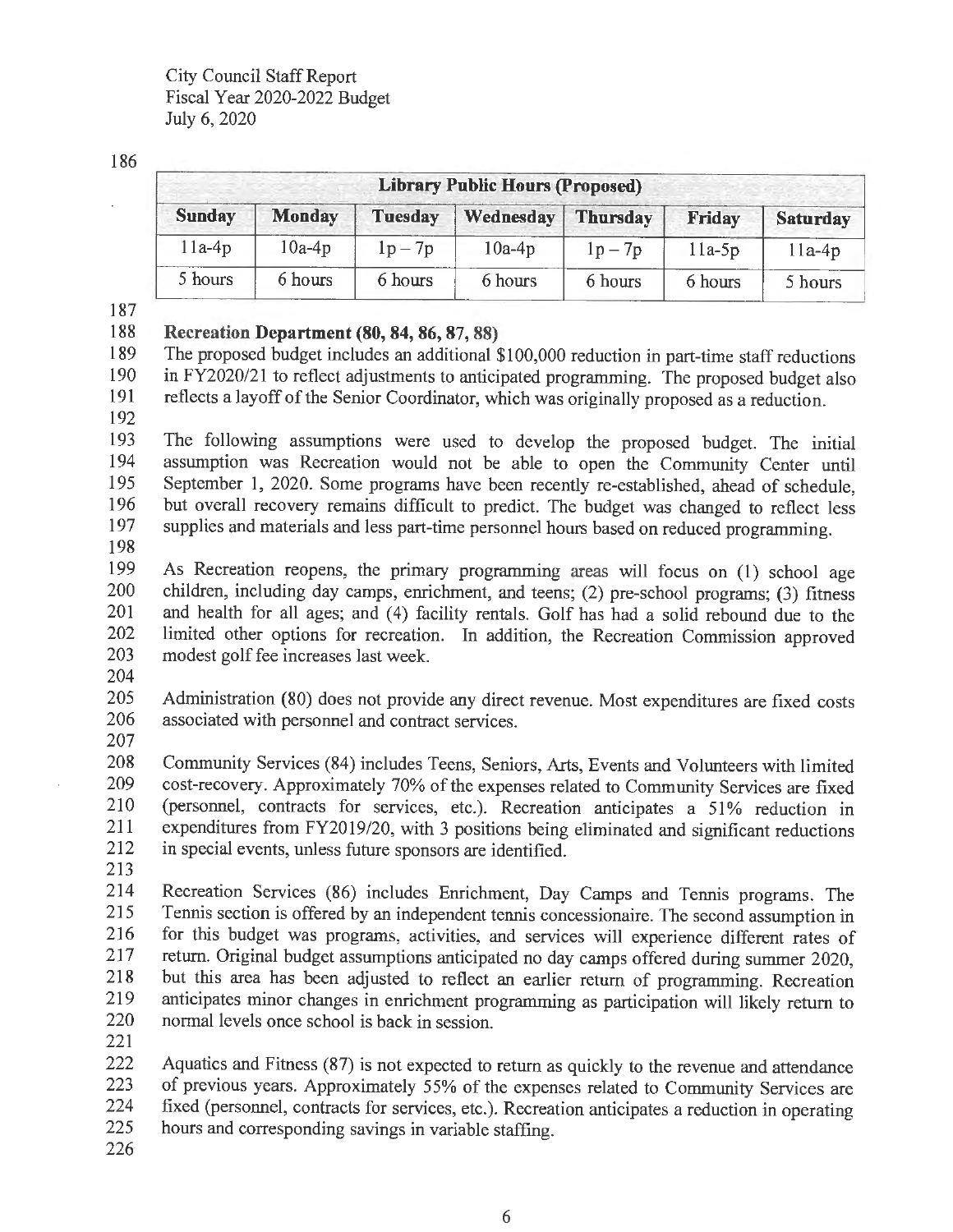227 The Community Center **(88)** has been an economic engine for Recreation overall. Pre-school 228 programs will likely recover quickly when schools reopen. Indoor rentals may take longer to 229 recover, due to social distancing. After that, a strong recovery is anticipated as there has 230 already been a high percentage of rebooking for many large-scale rentals. Outdoor rentals 231 have already started to recover sooner than expected.

- 232
- 233 Quarterly income estimates are attached for benchmarking during future budget reviews.
- 234

### 235 **Options for Further Cost Reduction:**

236 If further reductions are necessary, the following cost-saving options could be considered:

- 237 **Voluntary Retirement Separation Program (VRSP):** A voluntary early retirement 238 incentive could be made available to encourage some employees to retire earlier than 239 otherwise planned. The vacated positions could be frozen and replaced in the future.
- 240 **Voluntary Work Hours Reduction Program:** Employees could be provided the option 241 for a voluntary reduction in work hours/days or an extended unpaid leave from work not 242 to exceed three months. The employee's benefits, leave accruals, and years of service 243 for retirement purposes would be unaffected by the temporary work hour reduction.
- 244 **Furlough/Mandatory Time Off (MTO):** Employee compensation and work time could 245 be reduced by a specified percentage resulting in a corresponding savings.
- 246 **Reduction in Force (RIF)/Layoffs:** Additional positions could be identified for 247 reduction or elimination, which would result in actual layoffs.
- 248

### 249 **CAPITAL IMPROVEMENT PROJECTS (CIP) FUND**

250 General Fund CIP is funded at \$745,000 in FY2020/21 and \$1,075,000 in FY2021/22. After a 251 thorough review of currently approved CIP projects, staff has identified approximately 252 \$544,000 in project savings and projects that can be reprogrammed, including the Sycamore 253 Park Restroom, which will be available to fund the Library roof replacement and leave <sup>a</sup> 254 balance in the CIP Fund for unanticipated projects.

255

### 256 **GENERAL FUND BALANCE AND RESERVES**

257 The revised budget reflects General Fund revenues of \$32,891,967 in FY2020/21 and 258 \$35,355,151 in FY2021/22. Operating expenditures are budgeted at \$30,255,817, and 259 \$32,527,596.

260

261 The Council's budget policy is to maintain a 15% Contingency Reserve and establish a 10% 262 discretionary General Fund balance. During the May **18,** 2020 Council meeting, direction was 263 provided that would allow the discretionary fund balance of 10% to drop to 5% in FY2020/21.

264

265 The proposed revised budget fully funds the 15% Contingency Reserve and both years and 266 maintains an 8.1% discretionary fund balance for a combined 23.1% in FY2020/21 and 10.0% 267 discretionary fund balance in FY202I/22 for a combined 25.0%. FY2021/22 assumes the use 268 of \$100,000 of the \$800,000 set aside in the PERS Buffer reserve.

269

270 The budget provides for full funding of the City's OPEB annual Actuarially Determined 271 Contribution (ADC) obligation.

- 272
- 273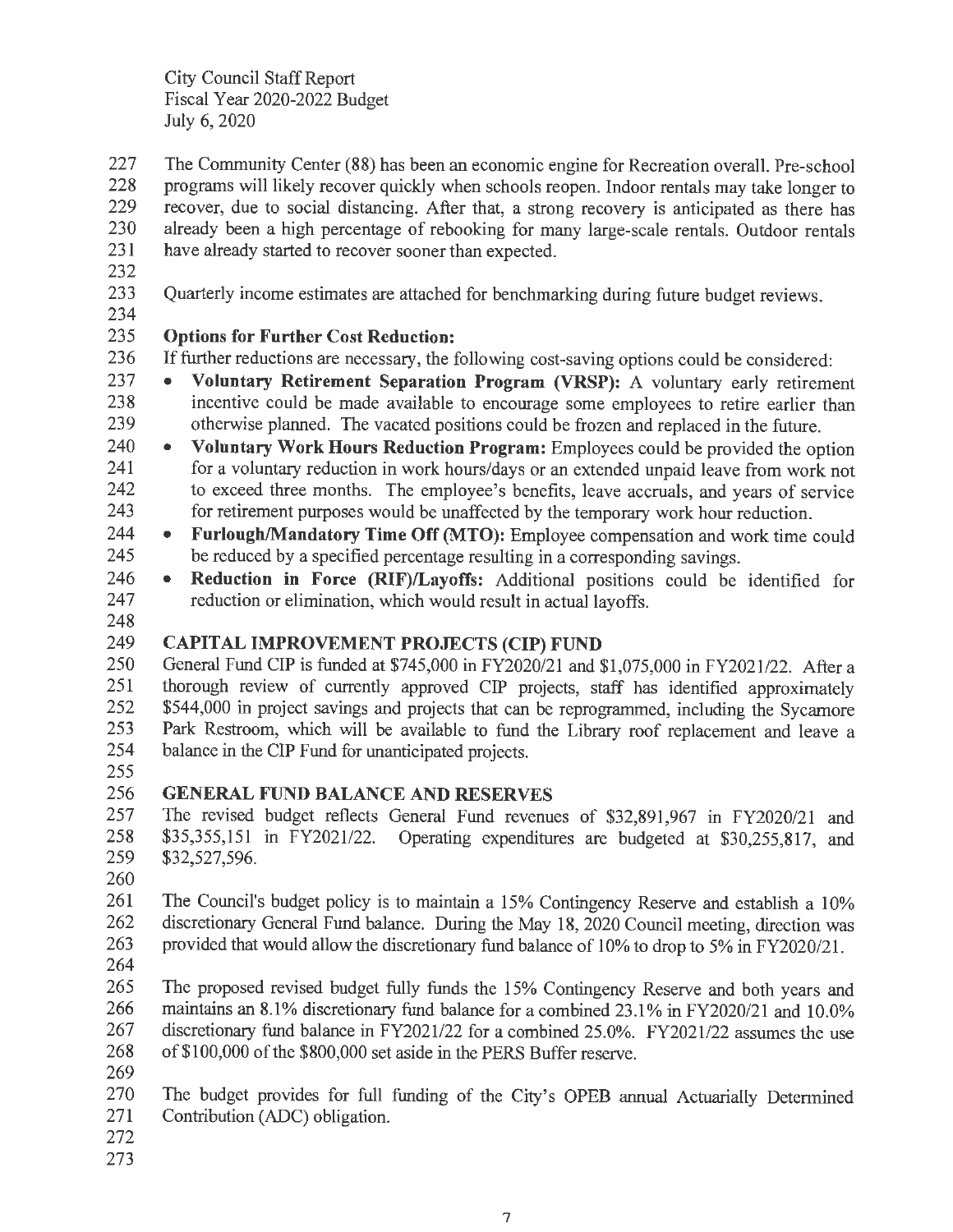### 274 **CONSOLIDATED BUDGET**

275 Consolidated Revenues are budgeted at \$49,653,649 for FY2020/21 and \$52,837,539 for 276 FY2021/22, as detailed in the attached Consolidated Revenues schedule Consolidated 276 FY2021/22, as detailed in the attached Consolidated Revenues schedule. Consolidated 277 Operating Expenditures are budgeted at \$38,494,795 for FY2020/21 and \$40,943,263 for 278 FY2021/22. The Expenditure Comparison and Expenditure Summary worksheets present 278 FY2021/22. The Expenditure Comparison and Expenditure Summary worksheets present consolidated operating expenditures and other non-operating expenditures consolidated operating expenditures and other non-operating expenditures.

280

281 The total Capital Improvement Projects budget totals \$6,448,438 for FY2020/21 and 282 \$5,072,492 for FY2021/22. Projects are detailed on the attached 5-Year CIP worksheet and 282 \$5,072,492 for FY2021/22. Projects are detailed on the attached 5-Year CIP worksheet and<br>283 summarized on the CIP Summary worksheet summarized on the CIP Summary worksheet

284

### 285 **Attachments:**

- 286 1. Consolidated Revenues FY2020/22
- 287 2. Expenditure Comparison FY2020/22
- 288 3. Expenditure Summary FY2020/22
- 289 4. Debt Service and Restricted Reserves FY2020/22
- 290 5. General Fund Statement of Revenue and Expenditures FY2020/22<br>291 6. Canital Improvement Program FY2020/25
- 6. Capital Improvement Program FY2020/25
- 292 7. Capital Improvement Program Funding Summary FY2020-21 and FY2020-22<br>293 8. Ouarterly Estimates for Recreation
- 8. Quarterly Estimates for Recreation
- 294 9. Public Comments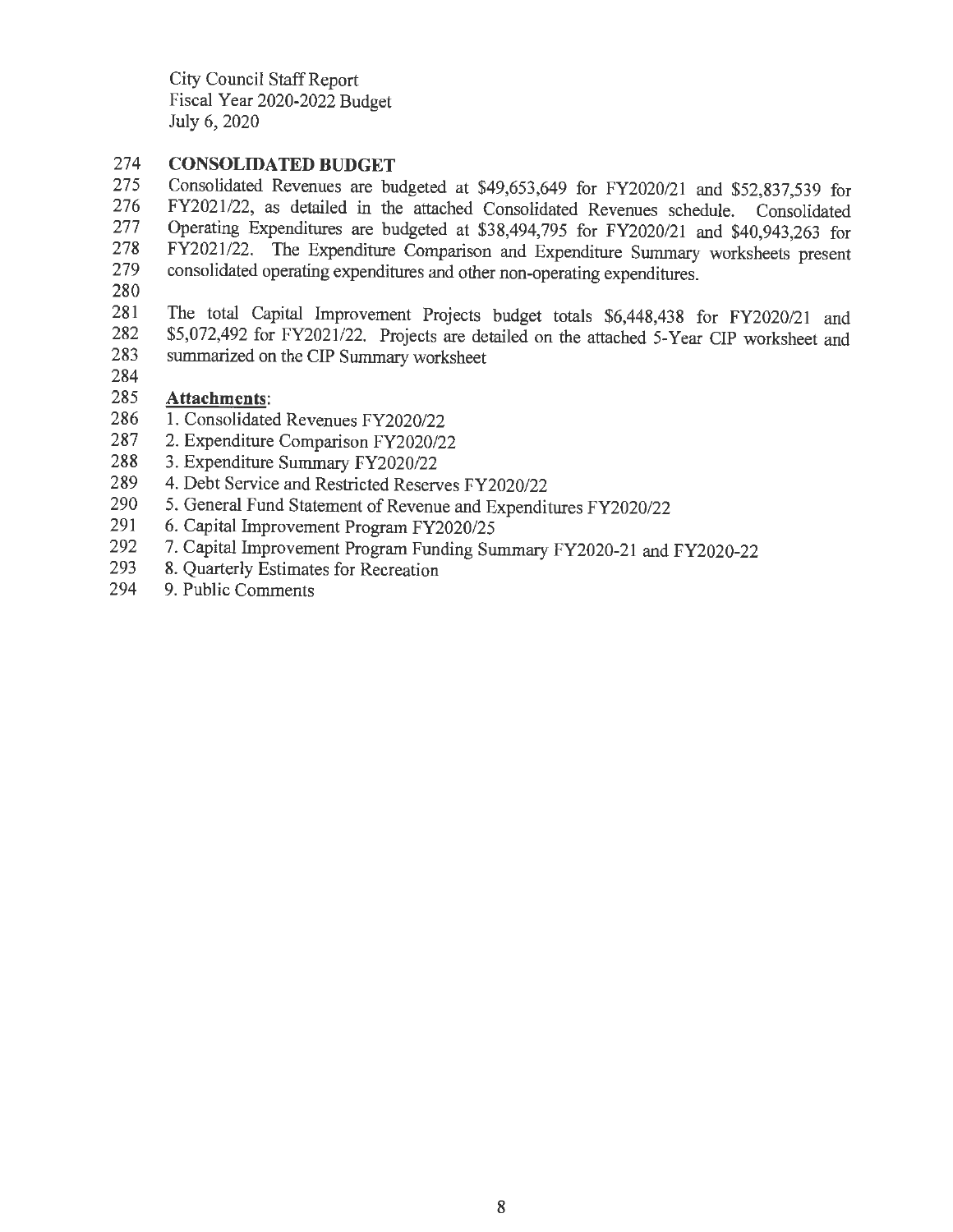

### **July 6, 2020**

Please note that Attachment 1 has been modified from the original version published on July 2nd. A past year's revenue forecast had errantly been included in the original attachment. This error has been rectified and the proper information is now included as Attachment 1.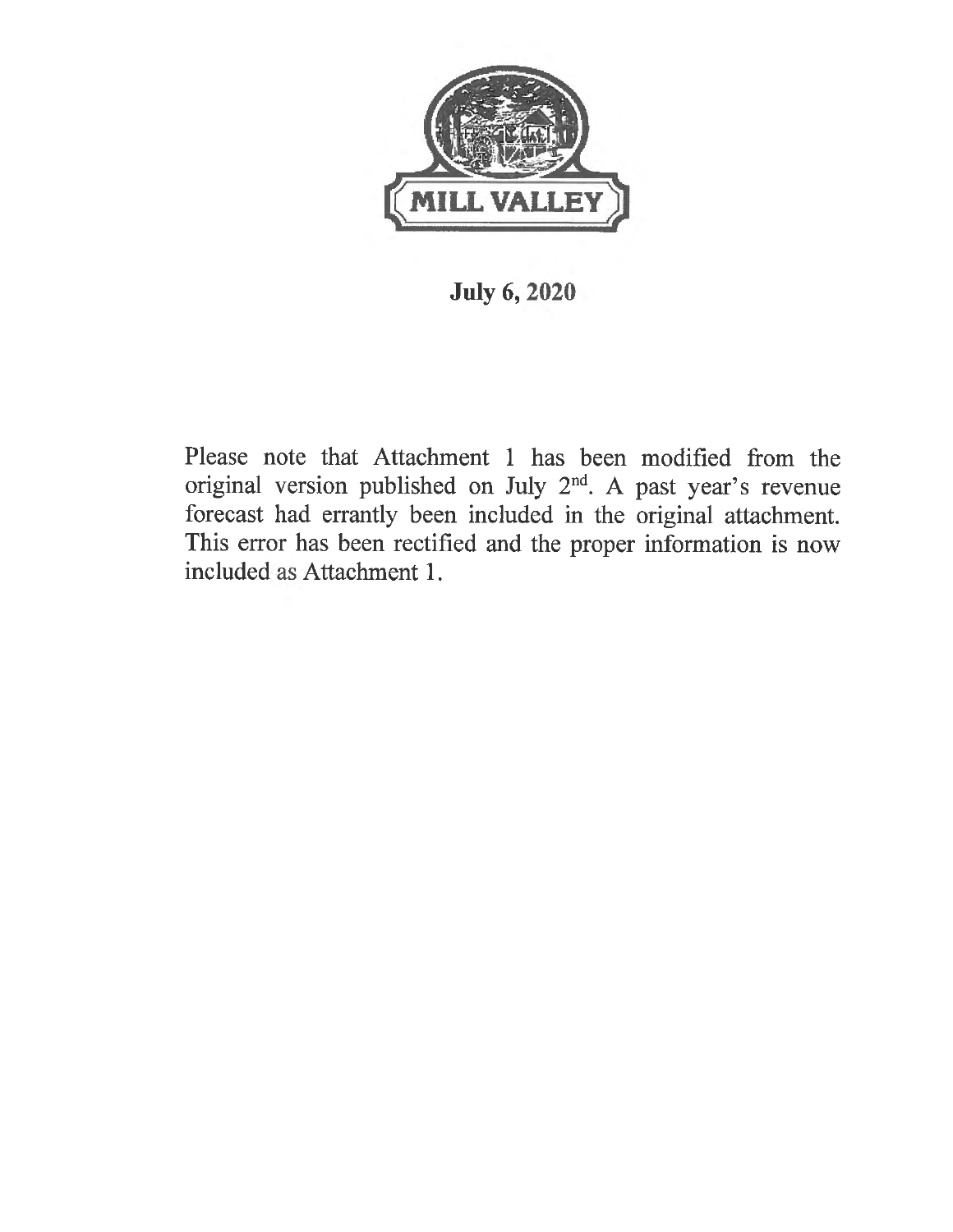### **CITY OF MILL VALLEY REVENUES 2020 - 2022**

|                                        | 2020-21         | 2021-22         |  |
|----------------------------------------|-----------------|-----------------|--|
|                                        | <b>Proposed</b> | <b>Proposed</b> |  |
| Property Tax                           | 20,793,460      | 21,174,901      |  |
| <b>Sales Tax</b>                       | 2,635,385       | 2,710,547       |  |
| Municipal Services Tax                 | 1,748,238       | 1,783,365       |  |
| Library CFD Tax                        | 320,000         | 320,000         |  |
| Measure C - MWPA Fire Tax              | 465,698         | 465,698         |  |
| <b>Transient Occupancy Tax</b>         | 639,347         | 836,636         |  |
| <b>Franchise Tax</b>                   | 1,462,871       | 1,570,438       |  |
| <b>Business License Tax</b>            | 500,000         | 550,000         |  |
| <b>Transfer Tax</b>                    | 180,000         | 200,000         |  |
| Measure A Transportation Sales Tax     | 925,209         | 674,961         |  |
| Measure A Parks Sales Tax              | 115,900         | 115,900         |  |
| <b>Building Permits</b>                | 925,000         | 955,000         |  |
| Parking Meters/Permits                 | 408,000         | 673,000         |  |
| Vehicle Code/Parking Fines             | 270,000         | 325,000         |  |
| <b>Investment Earnings</b>             | 650,867         | 782,822         |  |
| Rental of City Property                | 635,214         | 1,014,041       |  |
| State Motor Vehicle Tax                |                 |                 |  |
| <b>State Library Funds</b>             | 5,600           | 5,600           |  |
| <b>State Gas Tax</b>                   | 607,554         | 625,691         |  |
| Suppl Law Enf Funds (COPS)             | 150,000         | 150,000         |  |
| <b>Traffic Congestion Relief Funds</b> |                 |                 |  |
| Prop 1B Traffic Funds                  |                 |                 |  |
| Other State Funds                      | 25,000          | 25,000          |  |
| <b>County Library Funds</b>            |                 |                 |  |
| Meas B County Streets Vehicle License  |                 |                 |  |
| Flood Zone 3 Project Funds             |                 |                 |  |
| Other County Funds                     | 74,000          | 76,220          |  |
| Federal Funds                          | 23,750          | 38,000          |  |
| <b>SASM</b> Charges                    | 282,840         | 288,872         |  |
| <b>Other District Charges</b>          | 285,000         | 285,000         |  |
| <b>Police Services</b>                 | 22,000          | 22,000          |  |
| <b>Fire Services</b>                   | 9,000           | 9,000           |  |
| <b>Building Services</b>               | 103,000         | 103,000         |  |
| <b>Engineering Fees</b>                | 16,500          | 31,500          |  |
| Vehicle Maintenance Chrgs              | 45,000          | 45,000          |  |
| Sewer Service Charge                   | 10,597,562      | 10,915,489      |  |
| <b>Sewer Connection Fee</b>            | 5,000           | 5,000           |  |
| Sewer Lateral Fee                      | 35,000          | 35,000          |  |
| <b>Stormwater Fees</b>                 | 97,200          | 97,200          |  |
|                                        |                 |                 |  |

 $\sim 10^{-11}$ 

**ATTACHMENT 1**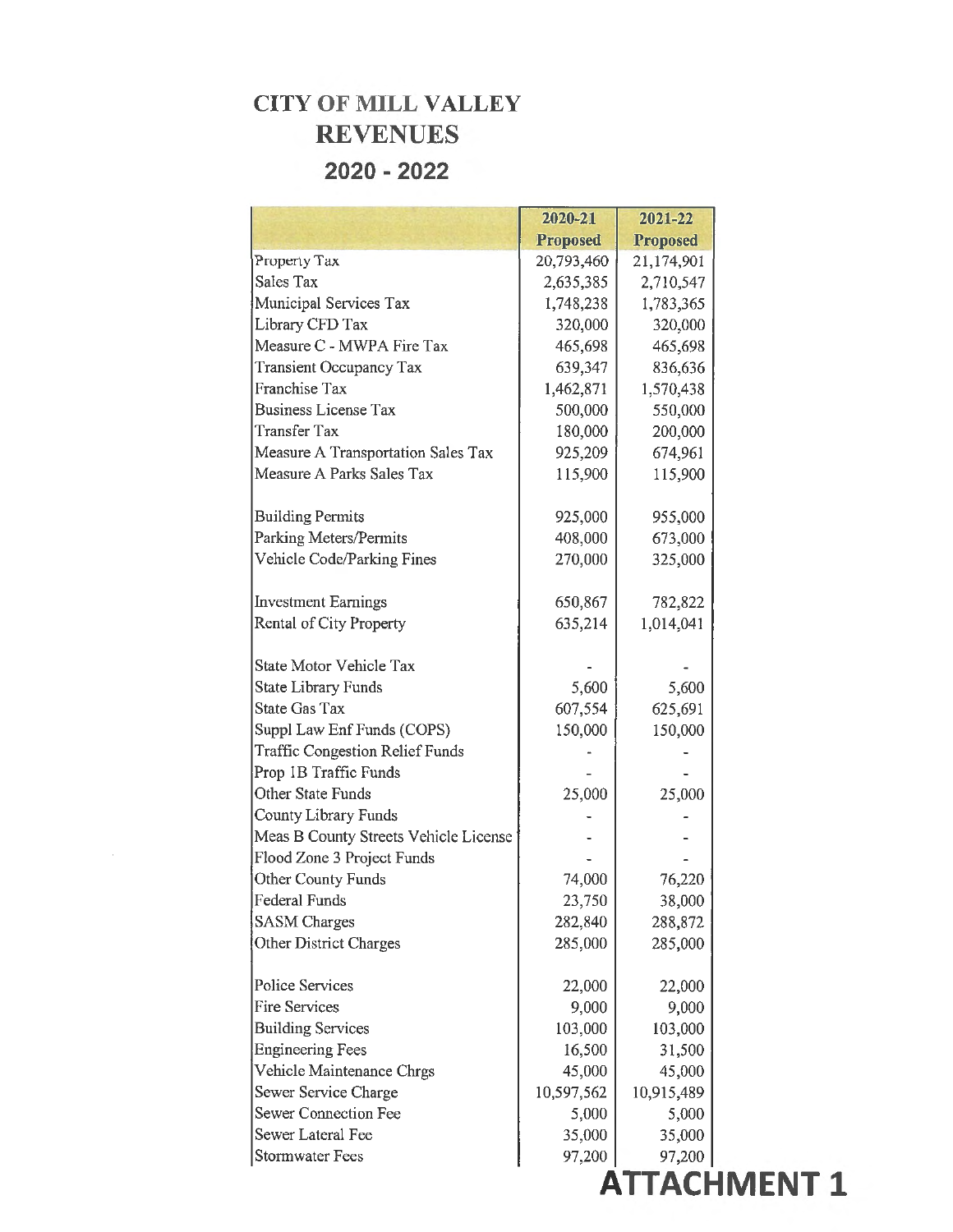### **CITY OF MILL VALLEY REVENUES 2020 - 2022**

|                                | 2020-21         | 2021-22         |
|--------------------------------|-----------------|-----------------|
|                                | <b>Proposed</b> | <b>Proposed</b> |
| <b>Recreation Program Fees</b> | 2,576,109       | 3,477,431       |
| Golf Fees                      | 254,000         | 368,075         |
| Library Fees                   | 20,000          | 20,000          |
| Planning Fees                  | 648,200         | 763,200         |
| <b>Building Technology Fee</b> | 85,000          | 85,000          |
| Road Impact Fee                | 490,454         | 593,263         |
| Housing Impact Fee             | 200,000         | 300,000         |
| Sale of City Property          | 5,000           | 5,000           |
| <b>Library Donations</b>       | 178,000         | 180,000         |
| Other Donations                | 7,850           | 3,850           |
| CIP Donations & Grants         |                 |                 |
| Other In-Lieu Fees             |                 |                 |
| Drainage Charge                | 6,500           | 6,500           |
| Other Misc. Revenue            | 123,340         | 125,340         |
| <b>Bond/Financing Proceeds</b> |                 |                 |
| <b>Total Revenues</b>          | 49,653,649      | 52,837,539      |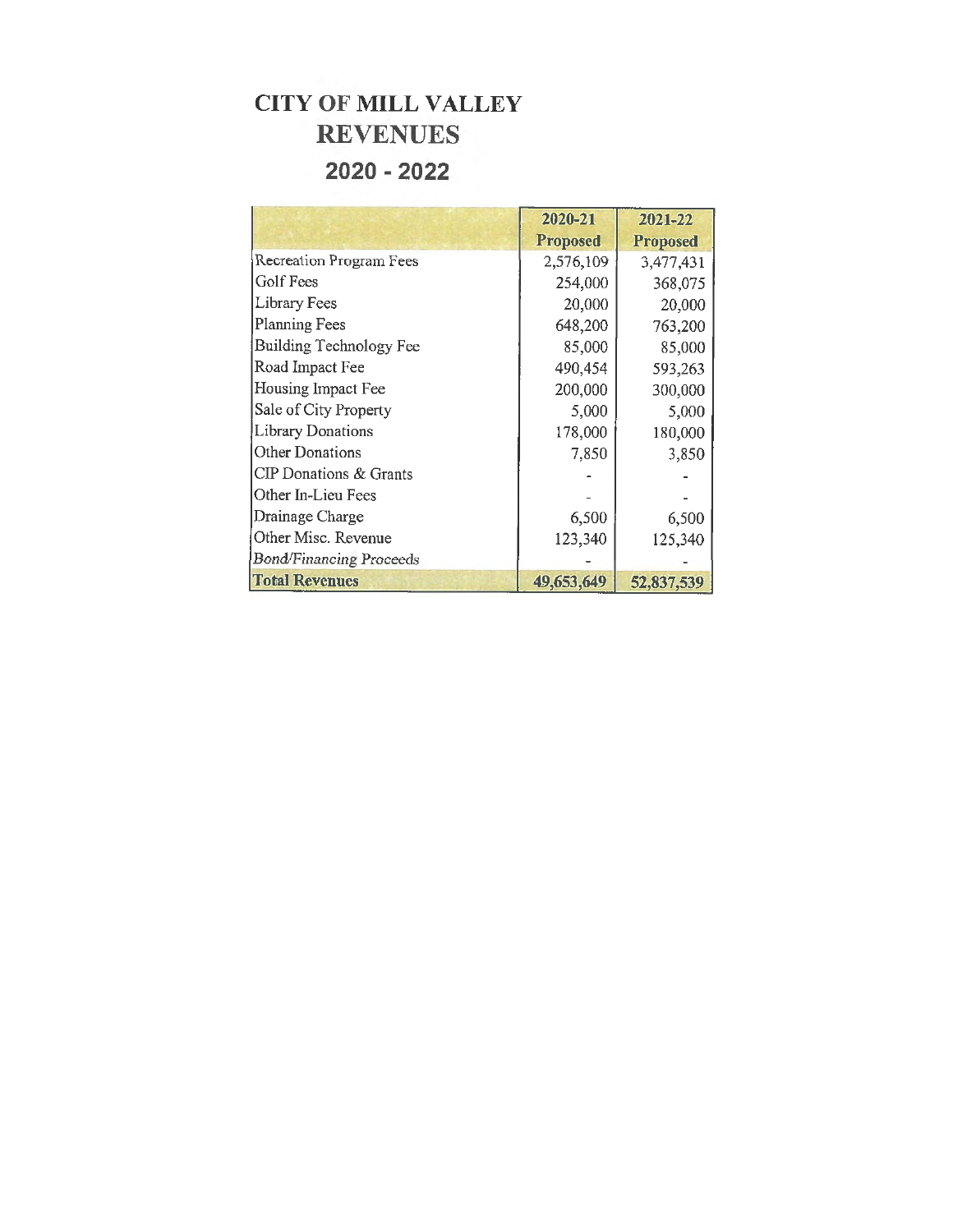## **CITY OF MILL VALLEY EXPENDITURE COMPARISON**

| Item                           | 2017-18<br><b>Actual</b> | 2018-19<br><b>Actual</b> | 2019-20<br><b>Budget</b> | 2020-21<br><b>Budget</b> | 2021-22<br><b>Budget</b> |
|--------------------------------|--------------------------|--------------------------|--------------------------|--------------------------|--------------------------|
| General Government and         |                          |                          |                          |                          |                          |
| <b>Administrative Services</b> | 4,355,133                | 4,146,292                | 4,312,725                | 4,674,519                | 4,743,507                |
| Planning and Building          | 2,001,738                | 2,288,536                | 2,320,181                | 2,313,630                | 2,431,393                |
| Police Services                | 6,236,535                | 6,509,580                | 7,028,438                | 7,193,976                | 7,375,772                |
| <b>Fire Services</b>           | 6,008,055                | 6,376,225                | 6,421,708                | 7,117,881                | 7,268,013                |
| Public Works                   | 4,909,397                | 4,930,700                | 5,404,694                | 5,342,235                | 5,617,245                |
| Wastewater Treatment Plant     |                          |                          |                          |                          |                          |
| (SASM)                         | 3,444,793                | 3,688,410                | 4,059,591                | 4,310,933                | 4,569,589                |
| Library                        | 2,554,449                | 2,584,840                | 2,830,869                | 2,393,489                | 2,799,342                |
| Recreation                     | 5,660,252                | 6,022,079                | 6,081,942                | 5,148,133                | 6,138,402                |
| <b>Total Operating Exp.</b>    | 34,800,422               | 35,792,912               | 37,547,689               | 38,494,795               | 40,943,263               |
| Debt Service                   | 694,893                  | 737,800                  | 711,132                  | 677,073                  | 580,784                  |
| Equipment Replacement          | 794,977                  | 879,465                  | 333,156                  | 491,000                  | 216,500                  |
| <b>Restricted Reserves</b>     | 1,518,286                | 1,840,398                | 1,891,529                | 1,135,258                | 892,563                  |
| Capital Improvements           | 17,068,916               | 7,778,566                | 7,267,940                | 6,448,438                | 5,072,492                |
| <b>TOTAL EXPENDITURES</b>      | 55,011,328               | 46,543,952               | 47,751,446               |                          | 47,246,564 47,705,602    |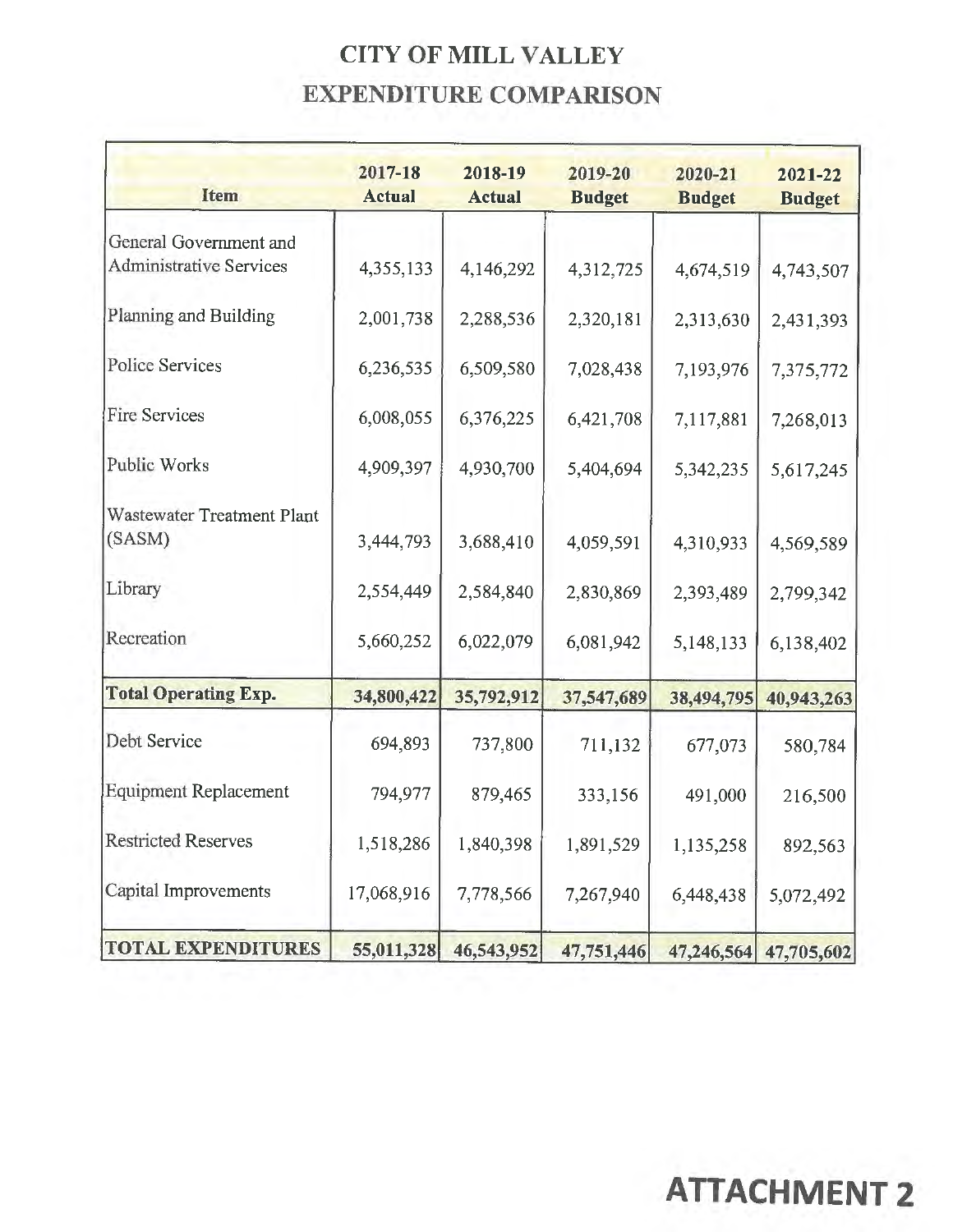### **EXPENDITURE SUMMARY 2020-2021**

*(* 

 $\overline{C}$ 

 $\bigcap$ 

|                                                        | <b>Salaries &amp;</b> | <b>Employee</b> | Supplies,<br>Services,<br><b>Equipment</b><br>and Other |              |
|--------------------------------------------------------|-----------------------|-----------------|---------------------------------------------------------|--------------|
| <b>Department</b>                                      | <b>Wages</b>          | <b>Benefits</b> | <b>Expenses</b>                                         | <b>Total</b> |
| General Government &<br><b>Administrative Services</b> | 1,022,176             | 488,872         | 3,163,470                                               | 4,674,519    |
| Planning & Building                                    | 1,274,926             | 548,536         | 490,168                                                 | 2,313,630    |
| <b>Police Services</b>                                 | 3,467,345             | 2,280,071       | 1,446,560                                               | 7,193,976    |
| <b>Fire Services</b>                                   | 3,571,772             | 2,302,699       | 1,243,410                                               | 7,117,881    |
| <b>Public Works</b>                                    | 2,288,165             | 1,246,608       | 1,807,462                                               | 5,342,235    |
| <b>Wastwater Treatment Plant</b><br>(SASM) Charges     |                       |                 | 4,310,933                                               | 4,310,933    |
| Library                                                | 1,400,771             | 445,860         | 546,858                                                 | 2,393,489    |
| Recreation                                             | 2,127,403             | 843,366         | 2,177,364                                               | 5,148,133    |
| <b>Total Operating Expenditures</b>                    | 15,152,558            | 8,156,012       | 15,186,225                                              | 38,494,795   |
| Debt Service                                           |                       |                 | 677,073                                                 | 677,073      |
| <b>Equipment Replacement</b>                           |                       |                 | 491,000                                                 | 491,000      |
| <b>Restricted Reserves</b>                             |                       |                 | 1,135,258                                               | 1,135,258    |
| Capital Improvement Program                            |                       |                 | 6,448,438                                               | 6,448,438    |
| <b>TOTAL EXPENDITURES</b>                              | 15, 152, 558          | 8,156,012       | 23,937,994                                              | 47,246,564   |

# **ATTACHMENT 3**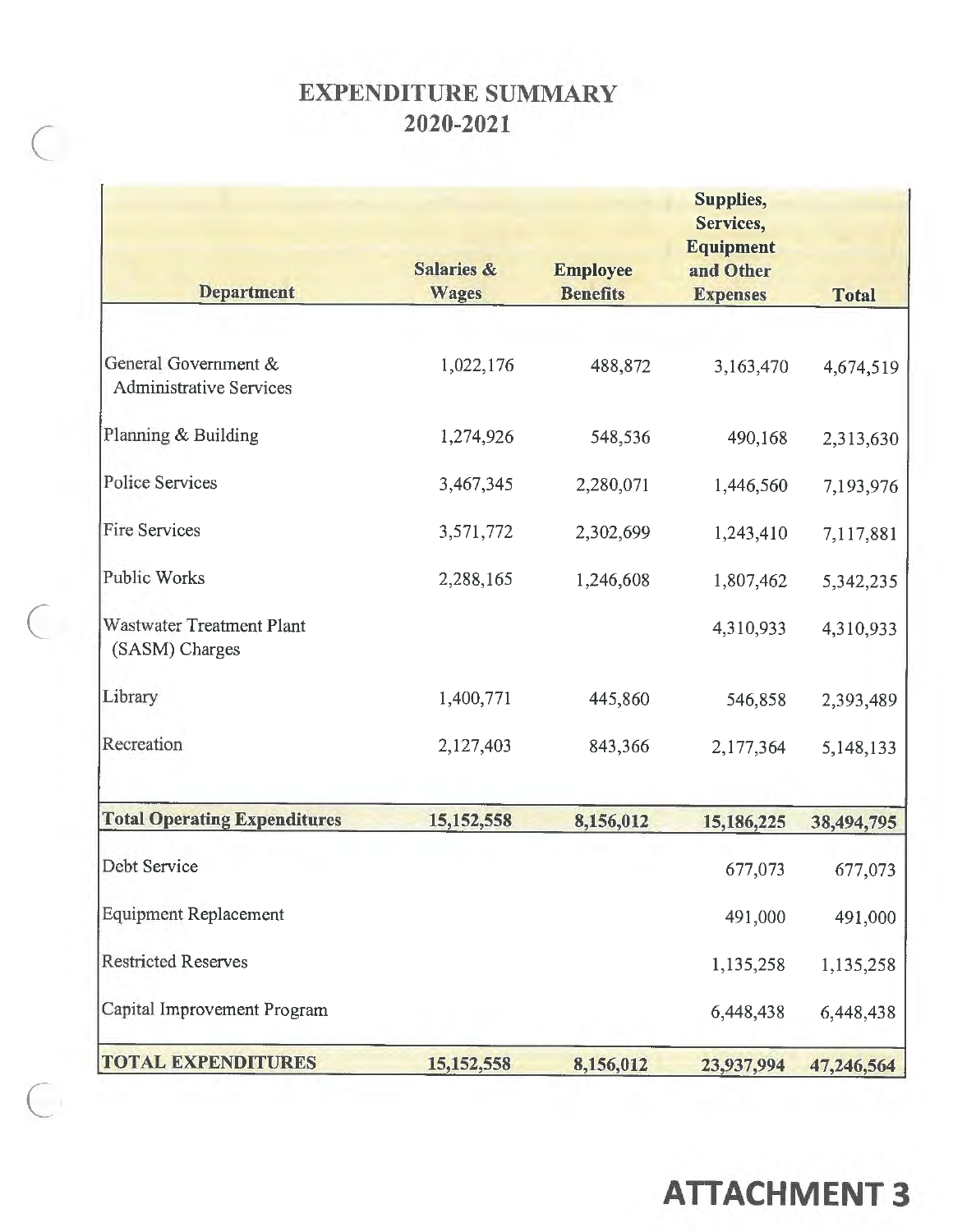### **EXPENDITURE SUMMARY 2021-2022**

*(* 

(

| <b>Department</b>                                      | <b>Salaries &amp;</b><br><b>Wages</b> | <b>Employee</b><br><b>Benefits</b> | Supplies,<br>Services,<br><b>Equipment</b><br>and Other<br><b>Expenses</b> | <b>Total</b> |
|--------------------------------------------------------|---------------------------------------|------------------------------------|----------------------------------------------------------------------------|--------------|
| General Government &<br><b>Administrative Services</b> | 1,038,873                             | 511,143                            | 3,193,491                                                                  | 4,743,507    |
| Planning & Building                                    | 1,392,675                             | 605,399                            | 433,319                                                                    | 2,431,393    |
| <b>Police Services</b>                                 | 3,521,746                             | 2,399,113                          | 1,454,913                                                                  | 7,375,772    |
| <b>Fire Services</b>                                   | 3,613,878                             | 2,397,164                          | 1,256,970                                                                  | 7,268,013    |
| <b>Public Works</b>                                    | 2,449,598                             | 1,348,323                          | 1,819,324                                                                  | 5,617,245    |
| Wastwater Treatment Plant<br>(SASM) Charges            |                                       |                                    | 4,569,589                                                                  | 4,569,589    |
| Library                                                | 1,467,217                             | 491,500                            | 840,625                                                                    | 2,799,342    |
| Recreation                                             | 2,612,667                             | 967,070                            | 2,558,666                                                                  | 6,138,402    |
| <b>Total Operating Expenditures</b>                    | 16,096,654                            | 8,719,712                          | 16,126,896                                                                 | 40,943,263   |
| Debt Service                                           |                                       |                                    | 580,784                                                                    | 580,784      |
| <b>Equipment Replacement</b>                           |                                       |                                    | 216,500                                                                    | 216,500      |
| <b>Restricted Reserves</b>                             |                                       |                                    | 892,563                                                                    | 892,563      |
| Capital Improvement Program                            |                                       |                                    | 5,072,492                                                                  | 5,072,492    |
| <b>TOTAL EXPENDITURES</b>                              | 16,096,654                            | 8,719,712                          | 22,889,235                                                                 | 47,705,602   |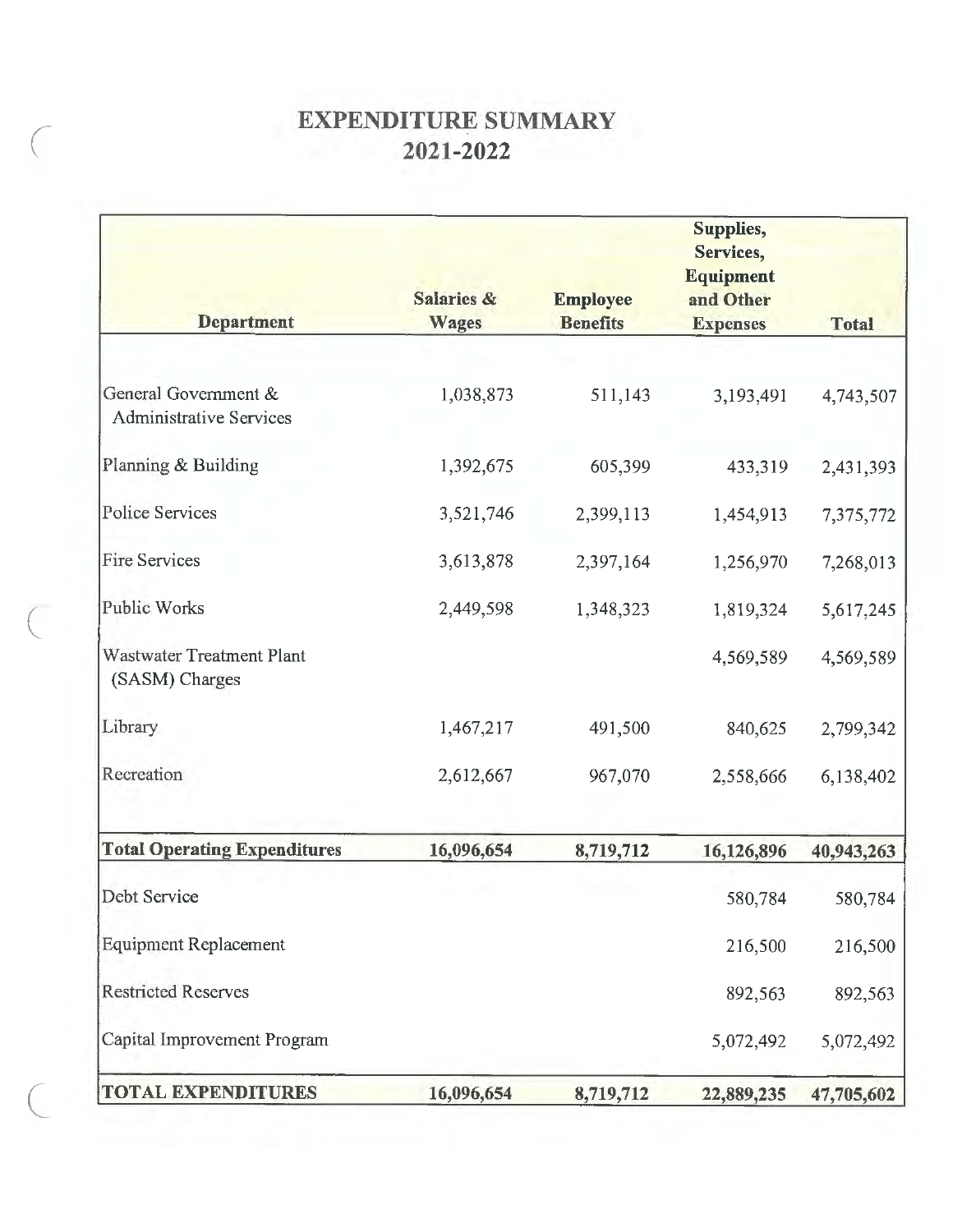## **CITY OF MILL VALLEY 2020** - **2022 Proposed Budget**

### **DEBT SERVICE**

### **Provides for payment of principal and interest on the following debt:**

| <b>Description</b>                                     | 2020-21<br><b>Proposed</b> | 2021-22<br><b>Proposed</b> |
|--------------------------------------------------------|----------------------------|----------------------------|
| CFD 1996-1, Library Renovation Bond                    | 293,821                    | 289,221                    |
| MERA 1999 Revenue Bonds                                | 90,614                     |                            |
| 2011 Community Center COPS                             | 292,638                    | 291,563                    |
| <b>Debt Service not Included in Operating Expenses</b> | 677,073                    | 580,784                    |
| <b>Debt Service Included in Operating Expenses</b>     |                            |                            |
| 2008 Pension Obligation Bonds                          | 273,664                    | 282,904                    |
| 2012 Sewer Fund Capital Improvement Bond               | 304,438                    | 301,463                    |
| 2009 Clean Renewable Energy Bond - Solar Array         | 52,727                     | 52,727                     |
| <b>Debt Service Allocated in Operating Expenses</b>    | 630,829                    | 637,094                    |
| <b>TOTAL DEBT SERVICE</b>                              | 1,307,902                  | 1,217,878                  |

### **RESTRICTED RESERVES**

### **Reserve provisions and expenditures**

| <b>Description</b>                         | 2020-21<br><b>Proposed</b> | 2021-22<br>Proposed |
|--------------------------------------------|----------------------------|---------------------|
| Sick Leave Reserve Provision               | 75,000                     | 75,000              |
| General Fund Contingency Reserve Provision | 247,614                    | 145,551             |
| Equipment Replacement Fund Provision       |                            |                     |
| CalPERS Rate Buffer Reserve Provision      |                            | (100,000)           |
| <b>OPEB</b> Trust Reserve Provision        | 812,644                    | 772,012             |
| <b>TOTAL RESTRICTED RESERVES</b>           | 1,135,258                  | 892,563             |

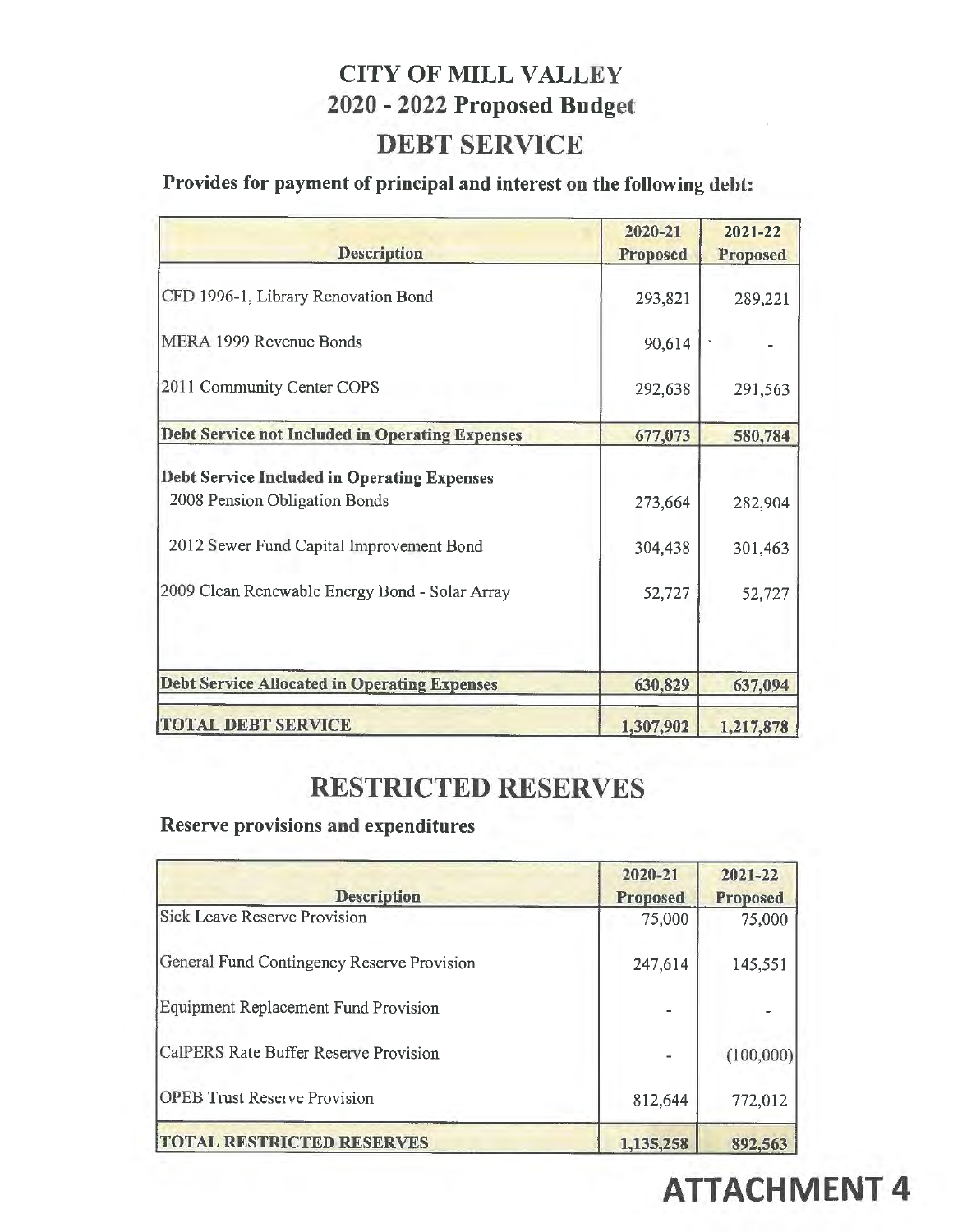#### **STATEMENT** OF **REVENUE AND EXPENDITURES GENERAL FUND**  Budget Summary

| 2020-2022                            |               | Revised       |                 |               |               |
|--------------------------------------|---------------|---------------|-----------------|---------------|---------------|
|                                      | <b>Actual</b> | <b>Budget</b> | <b>Forecast</b> | <b>Budget</b> | <b>Budget</b> |
|                                      | 06/30/2019    | 2019/2020     | 2019/2020       | 2020-21       | 2021-22       |
| <b>REVENUE</b>                       |               |               |                 |               |               |
| Property Tax                         | 19,231,236    | 19,843,915    | 20,057,238      | 20,722,460    | 21,103,901    |
| Sales Tax                            | 3,380,639     | 3,576,500     | 3,223,200       | 2,635,385     | 2,710,547     |
| <b>Other Taxes</b>                   | 1,747,365     | 1,781,660     | 1,728,232       | 1,319,347     | 1,586,636     |
| <b>Franchise Fees</b>                | 1,385,730     | 1,486,899     | 1,432,348       | 1,462,871     | 1,570,438     |
| <b>Fines &amp; Penalties</b>         | 362,790       | 380,000       | 241,107         | 275,000       | 330,000       |
| Licensing & Permits                  | 1,054,079     | 1,050,000     | 1,050,000       | 990,000       | 1,020,000     |
| Investment Income                    | 183,930       | 160,000       | 92,222          | 55,000        | 55,000        |
| Rents                                | 962,978       | 1,067,308     | 566,890         | 635,214       | 1,014,041     |
| <b>State Subventions</b>             | 537,287       | 449,600       | 269,382         | 101,600       | 101,600       |
| Revenue from Other Agencies          | 786,693       | 598,434       | 1,106,259       | 665,590       |               |
| <b>Charges Current Services</b>      | 1,117,505     | 1,319,540     | 1,008,281       |               | 688,092       |
| Donations                            | 401,200       | 1,009,650     |                 | 980,040       | 1,112,040     |
| Other                                |               |               | 238,642         | 185,850       | 183,850       |
| <b>Aquatic Fees</b>                  | 64,509        | 48,500        | 99,597          | 33,500        | 33,500        |
| Passes                               | 396,703       | 435,625       | 331,347         | 200,000       | 376,868       |
|                                      | 582,382       | 567,000       | 324,881         | 283,500       | 553,263       |
| <b>Programs-Community Center</b>     | 398,904       | 400,750       | 408,896         | 410,000       | 555,000       |
| <b>Fitness/Aquatics Classes</b>      | 365,878       | 312,000       | 239,202         | 330,000       | 405,000       |
| Programs-Other                       | 181,322       | 241,500       | 197,541         | 221,250       | 250,000       |
| <b>Tennis Fees</b>                   | 158,591       | 168,000       | 138,722         | 126,000       | 156,000       |
| On-Site Day Fees                     | 192,243       | 187,200       | 108,786         | 212,000       | 212,000       |
| Parks Services                       | 400           | 800           | 375             | 800           | 800           |
| <b>Golf Fees</b>                     | 234,339       | 290,000       | 187,472         | 210,000       | 277,300       |
| Golf Sales, Rentals & Lessons        | 65,557        | 68,400        | 53,027          | 44,000        | 90,775        |
| Enrichment                           | 808,105       | 855,750       | 545,000         | 700,000       | 775,000       |
| <b>Teens and Seniors</b>             | 192,191       | 221,000       | 188,067         | 88,559        | 189,000       |
| Merchandise                          | 4,380         | 6,000         | 2,800           | 4,000         | 4,500         |
| <b>Total Revenue</b>                 | 34,796,936    | 36,526,031    | 33,839,514      | 32,891,967    | 35,355,151    |
| <b>EXPENDITURES</b>                  |               |               |                 |               |               |
| 10 City Council                      | 48,405        | 74,521        | 74,521          | 93,489        | 64,679        |
| 12 City Manager                      | 520,684       | 586,073       | 470,729         | 480,071       | 488,869       |
| 13 City Clerk                        | 168,144       | 192,375       | 153,148         | 222,151       | 246,867       |
| 14 Finance                           | 835,985       | 887,316       | 850,100         | 893,515       | 928,033       |
| 16 City Attorney                     | 526,249       | 216,450       | 556,288         | 286,050       | 286,500       |
| 18 Planning                          | 968,077       | 878,149       | 825,320         | 921,185       | 966,832       |
| 21 Non Departmental                  | 2,046,826     | 2,362,703     | 2,362,703       | 2,699,241     | 2,728,558     |
| 40 Police Services                   | 5,833,912     | 6,314,073     | 6,314,073       | 6,313,634     | 6,462,042     |
| 42 Fire Services                     | 6,376,225     | 6,461,708     | 6,581,708       | 6,699,018     |               |
| 44 Building                          | 1,320,459     | 1,451,818     | 1,451,818       |               | 6,848,454     |
| 50 City Engineer                     | 634,447       | 821,941       |                 | 1,392,445     | 1,451,818     |
| 52 Street Maintenance                | 958,793       |               | 697,050         | 589,339       | 831,369       |
| 70 Library                           |               | 1,074,028     | 1,074,028       | 979,430       | 1,074,028     |
| 80 Recreation                        | 2,584,840     | 2,850,869     | 2,557,709       | 2,271,764     | 2,650,637     |
| 81 Parks Maintenance                 | 649,985       | 740,986       | 605,374         | 478,191       | 744,535       |
|                                      | 1,404,456     | 1,473,109     | 1,473,109       | 1,221,351     | 1,315,507     |
| 84 Community Programs                | 619,165       | 713,227       | 615,784         | 517,633       | 575,348       |
| 85 Golf Course                       | 731,879       | 730,614       | 710,600         | 677,833       | 722,110       |
| 86 Recreation Services               | 1,307,442     | 1,280,057     | 877,472         | 1,138,678     | 1,289,918     |
| 87 Aquatics & Fitness                | 1,685,674     | 1,648,406     | 1,448,722       | 1,347,075     | 1,643,584     |
| 88 Community Center                  | 1,027,934     | 1,038,835     | 975,382         | 988,722       | 1,162,908     |
| 65 Corpyard Outside Services         | 47,981        | 45,000        | 50,000          | 45,000        | 45,000        |
| <b>Total Operating Expenditures</b>  | 30,297,562    | 31,842,257    | 30,725,638      | 30,255,817    | 32,527,596    |
| <b>General Fund CIP Current Year</b> |               |               |                 |               |               |
| <b>General Fund CIP Carryover</b>    | 387,298       |               |                 |               |               |
|                                      |               | 70,760        | 70,760          |               |               |
| <b>Net Funds Available</b>           | 4,112,076     | 4,613,014     | 3,043,116       | 2,636,150     | 2,827,556     |

**ATTArUI\IICI\IT C'.**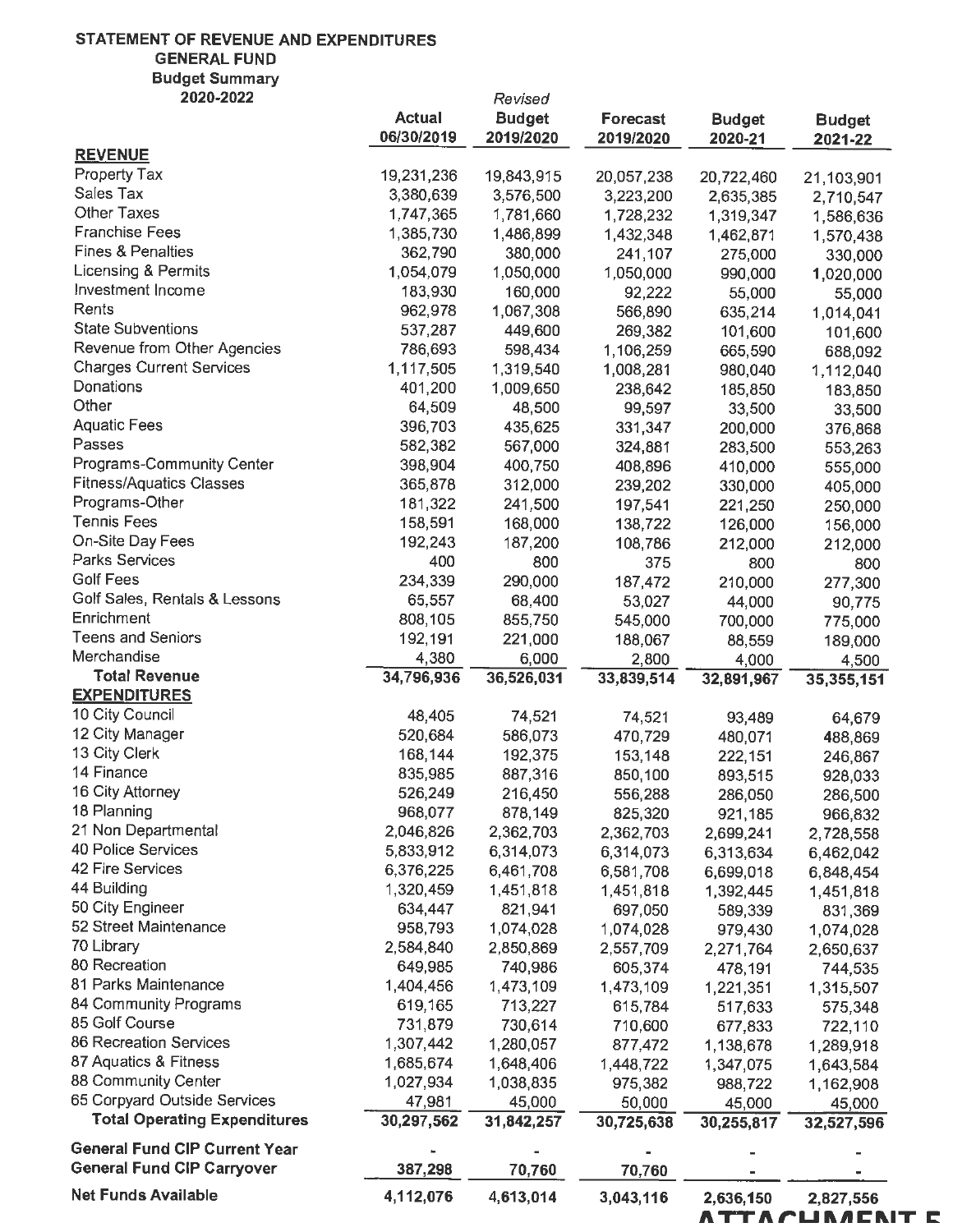#### **STATEMENT OF REVENUE AND EXPENDITURES GENERAL FUND Budget Summary**

| 2020-2022                                      |                      | Revised                    |                       |                          |                          |
|------------------------------------------------|----------------------|----------------------------|-----------------------|--------------------------|--------------------------|
|                                                | Actual<br>06/30/2019 | <b>Budget</b><br>2019/2020 | Forecast<br>2019/2020 | <b>Budget</b><br>2020-21 | <b>Budget</b><br>2021-22 |
| <b>General Fund Balance - Beginning</b>        | 2,671,946            | 2,714,020                  | 2,417,517             | 2,051,979                | 2,566,499                |
| Net Funds Available                            | 4,112,076            | 4,613,014                  | 3,043,116             | 2,636,150                | 2,827,556                |
| Transfers from GF CIP Carryover Res            |                      |                            |                       |                          |                          |
| <b>Transfer from Operating Carryover Res</b>   | 254,546              |                            |                       |                          |                          |
| Transfers from Reserves - Other                | 456,235              | 206,831                    | 206,831               | 195,577                  | 196,605                  |
| <b>Transfer to Retirement Medical Reserve</b>  | (1, 104, 409)        | (848, 611)                 | (848, 611)            | (812, 644)               | (772, 012)               |
| Transfer (to)/from PERS Buffer Reserve         | (400,000)            | (400,000)                  |                       |                          | 100,000                  |
| Transfer to CIP Fund                           | (2,574,847)          | (2,097,533)                | (2,097,533)           | (745,000)                | (1,075,000)              |
| Transfer Donations/Grants to CIP Fund          | (27, 726)            | (755,000)                  |                       |                          |                          |
| Transfer to Fund 26 COPS Debt Service          | (294, 488)           | (298, 638)                 | (298, 610)            | (292, 638)               | (291, 563)               |
| Transfer to Fund 26 MERA Debt Service          | (90, 784)            | (90, 545)                  | (90, 545)             | (90, 614)                |                          |
| <b>Transfer to Contingency Reserve</b>         | (95, 989)            | (152, 283)                 | (152, 283)            | (247, 614)               | (151, 551)               |
| <b>Transfer to Miscellaneous Reserves</b>      | (289, 044)           | (127, 903)                 | (127, 903)            | (128, 697)               | (131,580)                |
| <b>Transfer to Operating Carryover Reserve</b> |                      |                            |                       |                          |                          |
| Transfer to Equip Replacement Reserve          | (200,000)            | (200,000)                  |                       |                          |                          |
| Transfer to GF CIP Carryover Reserve           |                      |                            |                       |                          |                          |
| <b>General Fund Balance - Ending</b>           | 2,417,517            | 2,563,352                  | 2,051,979             | 2,566,499                | 3,268,955                |
| Percent of Prior Year Operating Budget         | 8.4%                 | 8.6%                       | 7.1%                  | 8.1%                     | 10.0%                    |
| <b>General Fund Contingency Reserve</b>        | 4,327,691            | 4,479,974                  | 4,479,974             | 4,727,589                | 4,879,139                |
| Percent of Prior Year Operating Budget         | 15%                  | 15%                        | 15%                   | 15%                      | 15%                      |
| <b>CAPITAL IMPROVEMENT FUND</b>                |                      |                            |                       |                          |                          |
| <b>CIP Fund Balance - Beginning</b>            | 218,058              | 66,891                     | 215,523               | 742,640                  | 442,640                  |
| <b>Transfer from Encumbered Carryover</b>      | 1,513,662            | 1,717,343                  | 1,717,343             |                          |                          |
| <b>Transfer from General Fund</b>              | 2,574,847            | 2,097,533                  | 2,097,533             | 745,000                  | 1,075,000                |
| Donations/Grants                               | 27,726               | 755,000                    |                       |                          |                          |
| CIP Expenditures - Current Year                | (1,602,005)          | (2,771,397)                | (1,728,097)           | (1,045,000)              | (1,350,000)              |
| <b>CIP Expenditures - Carryover</b>            | (799, 423)           | (1,815,480)                | (1,559,662)           |                          |                          |
|                                                |                      |                            |                       |                          |                          |
| <b>Transfer from Operating Carryover Res</b>   |                      |                            |                       |                          |                          |
| <b>Transfer From Other Funds/Reserves</b>      |                      |                            |                       |                          |                          |
| Transfer to Encumbered Carryover Res           | (1,717,343)          |                            |                       |                          |                          |
| <b>CIP Fund Balance - Ending</b>               | 215,523              | 49,890                     | 742,640               | 442,640                  | 167,640                  |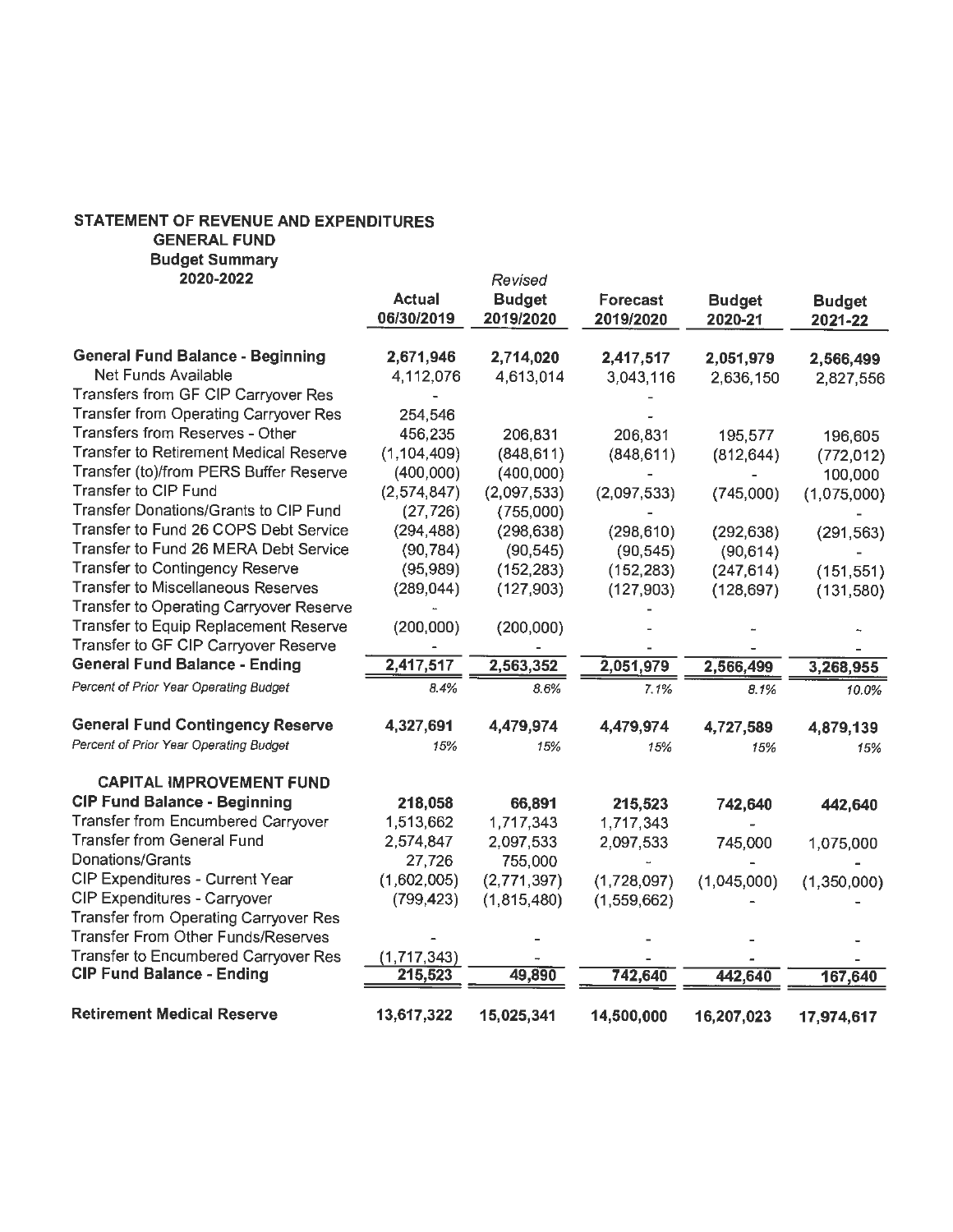#### **City of Mill Valley Capital Improvement Program 2020 - 2025 Funding Plan**

| #                      | Program                                                          | Project                   | FY 2020 - 2021 | FY 2021-2022 | FY 2022 - 2023 | FY 2023-2024 | FY 2024 - 2025 | 5 Year Total |
|------------------------|------------------------------------------------------------------|---------------------------|----------------|--------------|----------------|--------------|----------------|--------------|
| <b>CIVIC BUILDINGS</b> |                                                                  |                           |                |              |                |              |                |              |
| 1                      | Corp Yard Master Plan - Needs Assessment/Concept Development     |                           | \$100,000      | \$0          | \$0            | \$0          | \$0            | \$100,000    |
| 2                      | Annual Civic Buildings Upgrades                                  | General                   | \$100,000      | \$100,000    | \$250,000      | \$250,000    | \$250,000      | \$950,000    |
| 3                      | Annual Civic Buildings Upgrades                                  | Library Roof              | \$300,000      | \$0          | \$0            | \$0          | \$0            | \$300,000    |
|                        | PARKS AND OPEN SPACE                                             |                           |                |              |                |              |                | \$0          |
| 4                      | Annual Vegetation Maintenance                                    |                           | \$300,000      | \$300,000    | \$300,000      | \$300,000    | \$300,000      | \$1,500,000  |
| 5                      | ADA Transition Plan Implementatid Access to Boyle & Molino Parks |                           | \$0            | \$75,006     | \$0            | \$0          | \$0            | \$75,006     |
| 6                      | <b>Annual Golf Course Upgrades</b>                               |                           | \$0            | \$15,000     | \$25,000       | \$25,000     | \$25,000       | \$90,000     |
| 7                      | Scott Highlands Neighborhood Access Path                         |                           | \$0            | \$0          | \$0            | \$0          | \$0            | \$0          |
| 8                      | Parks and Recreation Facilities Improvements - General           |                           | \$0            | \$25,000     | \$50,000       | \$50,000     | \$50,000       | \$175,000    |
| 9                      | Sycamore Park Path Slury Seal                                    |                           | \$5,000        | \$0          | \$0            | \$0          | \$0            | \$5,000      |
|                        | 10 Freeman paving surface                                        |                           | \$15,000       | \$0          | \$0            | \$0          | \$0            | \$15,000     |
|                        | 11 Bayfront Park Path Paving Maintenance                         |                           | \$0            | \$0          | \$0            | \$75,000     | \$0            | \$75,000     |
|                        | 12 Field Restoration Program                                     | General                   | \$10,000       | \$10,000     | \$15,000       | \$15,000     | \$15,000       | \$65,000     |
|                        | 13   Bayfront Dog Park Improvements                              |                           | \$0            | \$25,000     | \$0            | \$0          | \$0            | \$25,000     |
|                        | <b>STREETS AND TRANSPORTATION</b>                                |                           |                |              |                |              |                | \$0          |
| 14                     | Annual Street Rehabilitation                                     | 5 Yr Paving Plan Update   | \$15,000       | \$0          | \$15,000       | \$0          | \$15,000       | \$45,000     |
| 15                     | Annual 5treet Rehabilitation                                     | Annual Street Resurfacing | \$821,925      | \$824,509    | \$2,406,817    | \$2,539,820  | \$2,731,355    | \$9,324,426  |
| 16                     | E. Blithedale Ave Rehabilitation                                 |                           | \$1,900,000    | \$0          | \$0            | \$0          | \$0            | \$1,900,000  |
| 17                     | ADA Transition Plan ImplementatioAnnual Ped Ramp project         |                           | \$0            | \$50,000     | \$150,000      | \$150,000    | \$100,000      | \$450,000    |
| 18                     | Fire Engine Access Improvement Program                           |                           | \$0            | \$40,000     | \$0            | \$100,000    | \$100,000      | \$240,000    |
| 19                     | Downtown Paving and Utility Rehab                                |                           | \$746,512      | \$1,972,976  | \$0            | \$0          | \$0            | \$2,719,488  |
| 20                     | Annual Sidewalk Maintenance Program                              |                           | \$25,000       | \$25,000     | \$100,000      | \$100,000    | \$100,000      | \$350,000    |
|                        | 21 SLP - Annual Maintenance                                      |                           | \$10,000       | \$10,000     | \$25,000       | \$25,000     | \$25,000       | \$95,000     |
|                        | 22 SLP - Design and Construction Program                         |                           | \$0            | \$0          | \$100,000      | \$50,000     | \$50,000       | \$200,000    |
|                        | 23 Slide Repair Program- Annual                                  |                           | \$30,000       | \$150,000    | \$250,000      | \$250,000    | \$300,000      | \$980,000    |
| 24                     | Camino Alto / Sycamore Traffic Signal Replacement                |                           | \$200,000      | \$0          | \$0            | \$0          | \$0            | \$200,000    |
| 25                     | Parking Lot Repaving Program                                     | D'Angelos                 | \$0            | \$0          | \$200,000      | \$0          | \$0            | \$200,000    |
| 26                     | Parking Lot Repaving Program                                     | Depot parking Lot         | \$20,000       | \$0          | \$0            | \$0          | \$0            | \$20,000     |
| 27                     | Parking Lot Repaving Program                                     | Hauke Park                | \$0            | \$0          | \$100,000      | \$0          | \$0            | \$100,000    |
| 28                     | Bridges and Culverts Repair program                              |                           | \$100,000      | \$100,000    | \$200,000      | \$200,000    | \$150,000      | \$750,000    |
| 29                     | Annual Traffic Signal Timing Review/Modification                 |                           | \$10,000       | \$10,000     | \$10,000       | \$10,000     | \$10,000       | \$50,000     |
| 30                     | Annual Traffic Signal Upgrades                                   |                           | \$25,000       | \$25,000     | \$25,000       | \$25,000     | \$25,000       | \$125,000    |
| 31                     | Annual Crosswalk Program                                         |                           | \$0            | \$0          | \$50,000       | \$50,000     | \$50,000       | \$150,000    |
| utility                |                                                                  |                           |                |              |                |              |                | \$0          |
| 32                     | Annual Sewer Rehabilitation                                      |                           | \$250,000      | \$1,000,000  | \$1,800,000    | \$1,800,000  | \$1,800,000    | \$6,650,000  |
| 33                     | Annual Sewer Rehabilitation                                      | Bilthedale                | \$200,000      | \$300,000    | \$0            | \$0          | \$0            | \$500,000    |
| 34                     | Shelter Bay and Frontage Road Sewer Pump Stations Rehabilitation |                           | \$1,250,000    | \$0          | \$0            | \$0          | \$0            | \$1,250,000  |
| 35                     | Power Shutdown Resiliency                                        | Misc. Generators/Devices  | \$15,000       | \$15,000     | \$15,000       | \$15,000     | \$15,000       | \$75,000     |
|                        |                                                                  | TOTAL - RECOMMENDED       | \$6,448,437    | \$5,072,491  | \$6,0B6,817    | \$6,029,820  | \$6,111,355    | \$29,748,919 |

# Attachment 6 6/29/2020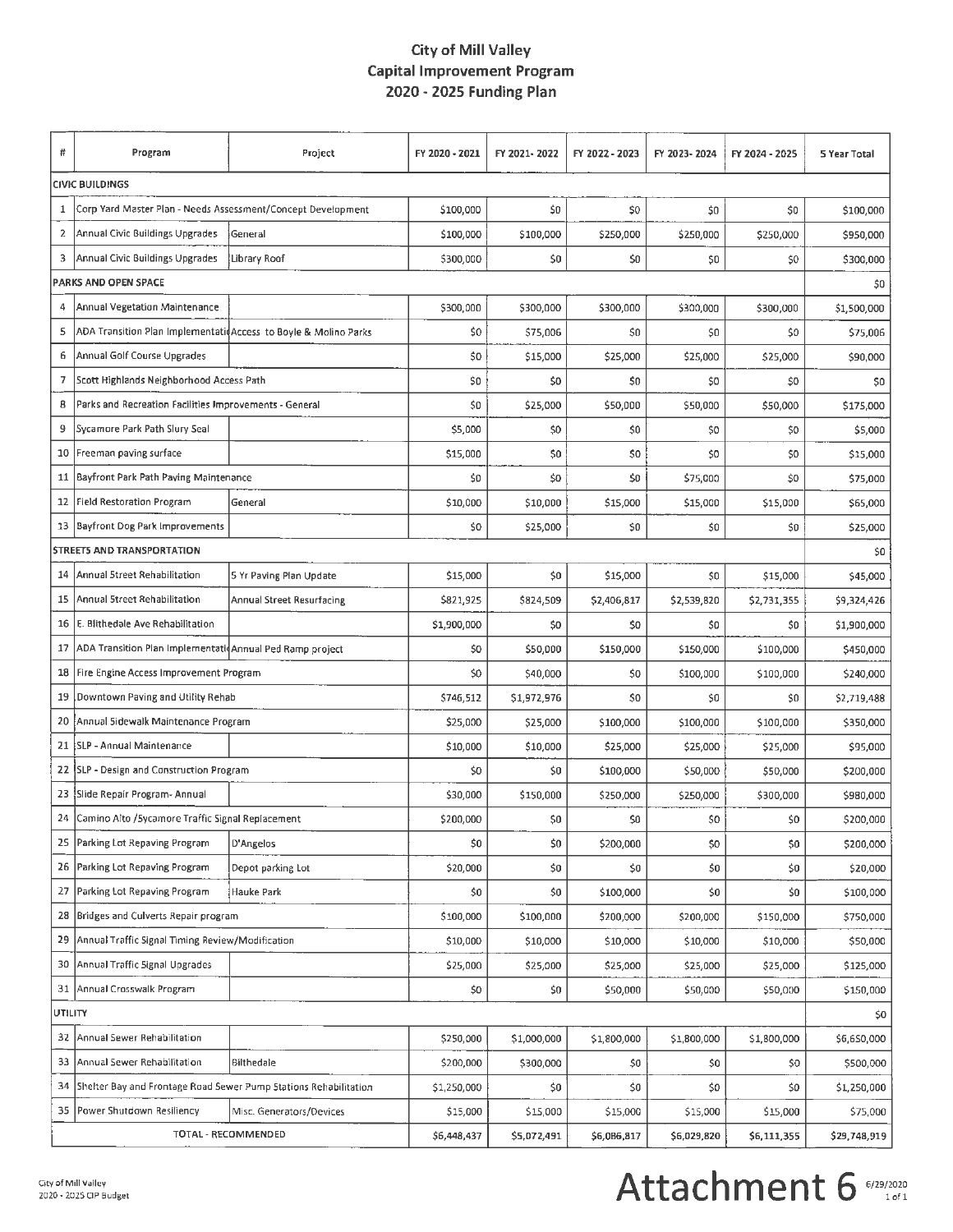### **CAPITAL IMPROVEMENT PROGRAM**

| Item                     | <b>General</b><br><b>Fund CIP</b> | <b>Muni Tax</b> | <b>Sanitation</b><br>Fund | <b>Gas Tax</b> | <b>Measure</b><br>A/AA<br><b>Streets</b> | <b>Road</b><br><b>Impact</b><br>Fee | <b>Measure A</b><br><b>Parks</b> | <b>Total</b> |
|--------------------------|-----------------------------------|-----------------|---------------------------|----------------|------------------------------------------|-------------------------------------|----------------------------------|--------------|
| Civic Buildings          | 500,000                           |                 |                           |                |                                          |                                     |                                  | 500,000      |
| Parks/Open Space         | 15,773                            | 300,000         |                           |                |                                          |                                     | 14,227                           | 330,000      |
| Streets & Transportation | 514,227                           | 976,512         |                           |                |                                          |                                     |                                  | 1,490,739    |
| <b>Utilities</b>         | 15,000                            |                 | 2,300,000                 | 364,482        | 1,197,688                                | 250,529                             |                                  | 4,127,699    |
| <b>TOTALS</b>            | 1,045,000                         | 1,276,512       | 2,300,000                 | 364,482        | 1,197,688                                | 250,529                             | 14,227                           | 6,448,438    |

#### **FUNDING SUMMARY 2020-2021**

#### **FUNDING SUMMARY 2021-2022**

| <b>Item</b>              | <b>General</b><br><b>Fund CIP</b> | <b>Muni Tax</b> | <b>Sanitation</b><br>Fund | <b>Gas Tax</b> | <b>Measure</b><br>A/AA<br><b>Streets</b> | <b>Road</b><br>Impact<br>Fee | <b>Measure A</b><br><b>Parks</b> | <b>Total</b> |
|--------------------------|-----------------------------------|-----------------|---------------------------|----------------|------------------------------------------|------------------------------|----------------------------------|--------------|
| <b>Civic Buildings</b>   | 100,000                           |                 |                           |                |                                          |                              |                                  | 100,000      |
| Parks/Open Space         | 92,000                            | 300,000         |                           |                |                                          |                              | 58,006                           | 450,006      |
| Streets & Transportation | 1,143,000                         | 1,005,542       |                           | 435,967        | 250,165                                  | 372,812                      |                                  | 3,207,486    |
| Utilities                | 15,000                            |                 | 1,300,000                 |                |                                          |                              |                                  | 1,315,000    |
| <b>TOTALS</b>            | 1,350,000                         | 1,305,542       | 1,300,000                 | 435,967        | 250,165                                  | 372,812                      | 58,006                           | 5,072,492    |

# **ATTACHMENT** 7